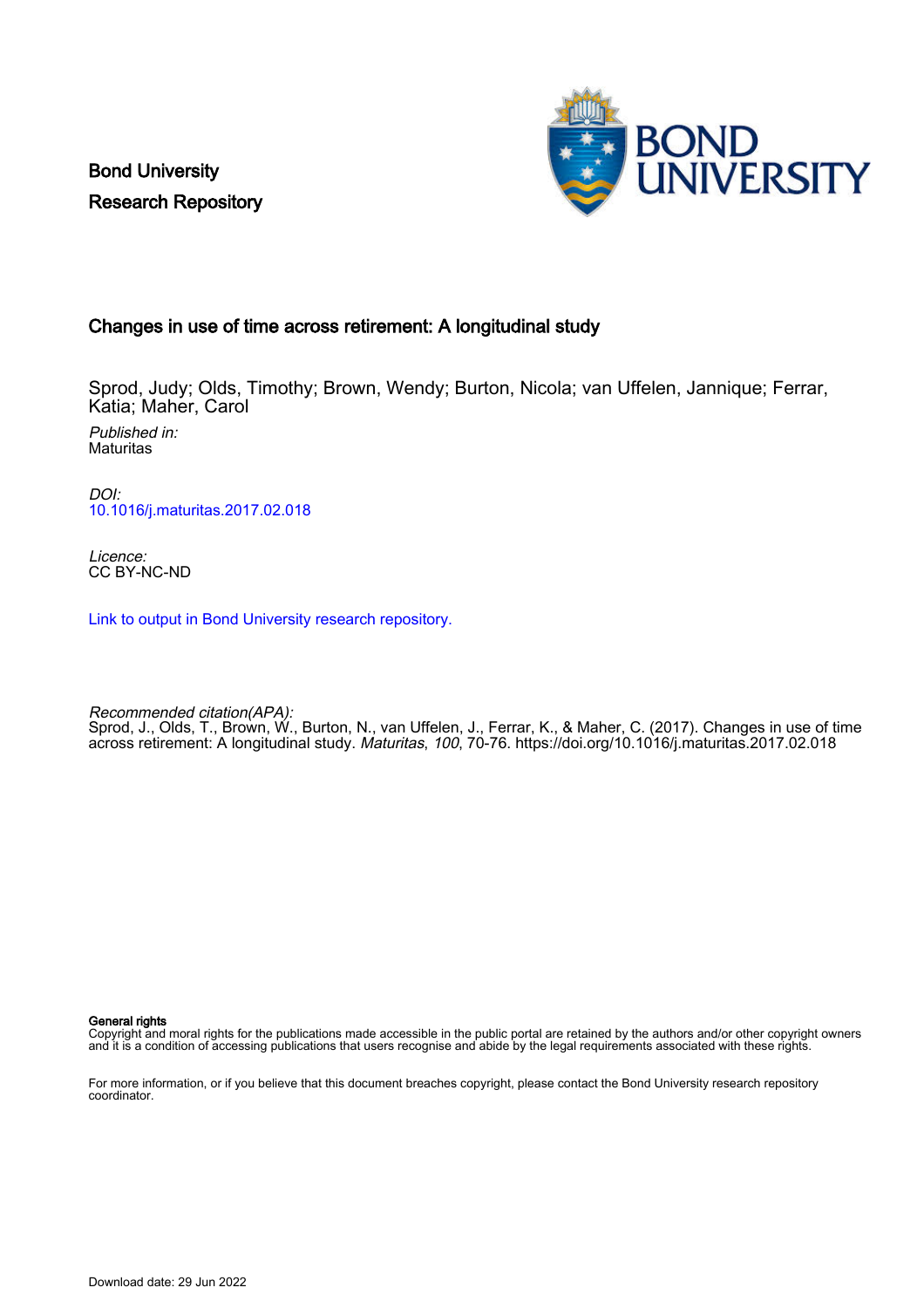## Accepted Manuscript

Accepted date: 27-2-2017

Title: Changes in use of time across retirement: a longitudinal study

Authors: Judy Sprod, Timothy Olds, Wendy Brown, Nicola Burton, Jannique van Uffelen, Katia Ferrar, Carol Maher



PII: S0378-5122(16)30442-X DOI:<http://dx.doi.org/doi:10.1016/j.maturitas.2017.02.018> Reference: MAT 6797 To appear in: *Maturitas* Received date: 19-12-2016 Revised date: 24-2-2017

Please cite this article as: Sprod Judy, Olds Timothy, Brown Wendy, Burton Nicola, van Uffelen Jannique, Ferrar Katia, Maher Carol.Changes in use of time across retirement: a longitudinal study.*Maturitas* <http://dx.doi.org/10.1016/j.maturitas.2017.02.018>

This is a PDF file of an unedited manuscript that has been accepted for publication. As a service to our customers we are providing this early version of the manuscript. The manuscript will undergo copyediting, typesetting, and review of the resulting proof before it is published in its final form. Please note that during the production process errors may be discovered which could affect the content, and all legal disclaimers that apply to the journal pertain.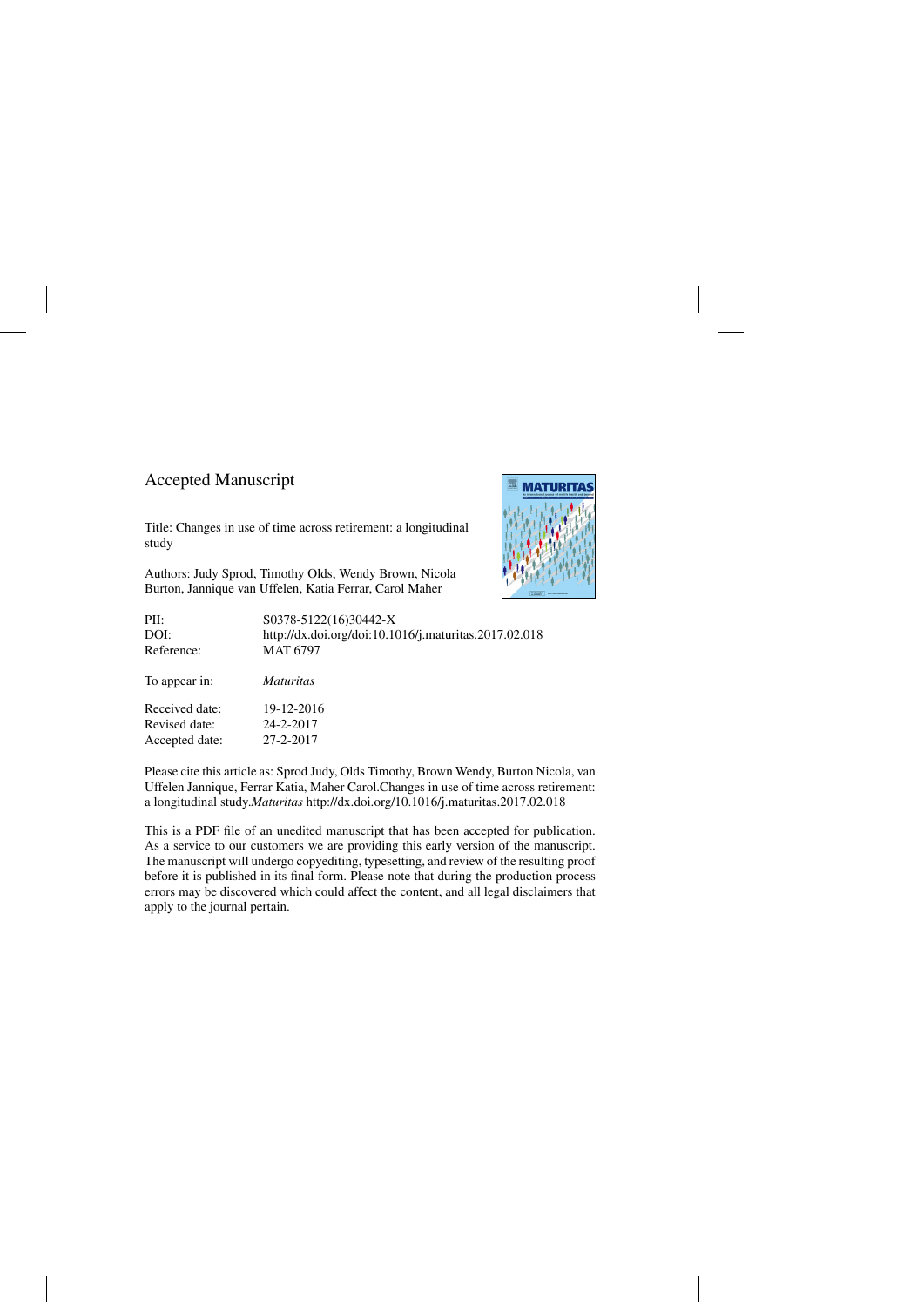## GGEPTED M

HighlightsChanges in use of time across retirement were mostly in regular daily activities such as chores.

- Little time was spent in overall physical activity in this cohort.
- Healthier lifestyle patterns should be encouraged at or prior to retirement.

Changes in use of time across retirement: a longitudinal study

Judy Sprod, <sup>a</sup> Timothy Olds,<sup>a</sup> Wendy Brown,<sup>b</sup> Nicola Burton,<sup>b</sup> Jannique van Uffelen, <sup>b,c</sup> Katia

Ferrar,<sup>a</sup> & Carol Maher<sup>a</sup>

<sup>a</sup>The University of South Australia, Division of Health Sciences, Adelaide, SA 5001,

Australia

 $b$ The University of Queensland, School of Human Movement & Nutrition Sciences,

Brisbane, QLD 4072, Australia

<sup>c</sup>KU Leuven - University of Leuven, Department of Kinesiology, Physical Activity, Sports

and Health Research Group, B-3000 Leuven, Belgium

Corresponding author:

Mrs Judy Sprod

Alliance for Research in Exercise Nutrition and Activity (ARENA)

School of Health Sciences

University of South Australia

GPO Box 2471

Adelaide, South Australia 5001

Australia

Judy.sprod@mymail.unisa.edu.au

+61 8 83021741

### **Abstract**

*Objectives*. This study aimed to investigate how daily use of time changes across the retirement transition and how these changes may differ according to socio-demographic characteristics.

*Study design*. This longitudinal cohort study was based on interviews with 124 people at preretirement and at three, six and 12 months after retirement.

*Main outcome measures.* The Multimedia Activity Recall for Children and Adults (MARCA), a computer-assisted telephone interview, measured use of time. Random effects mixed modelling (REMM) was used to examine time use changes across retirement, and ANCOVA to investigate the extent of the change by sex, education and health.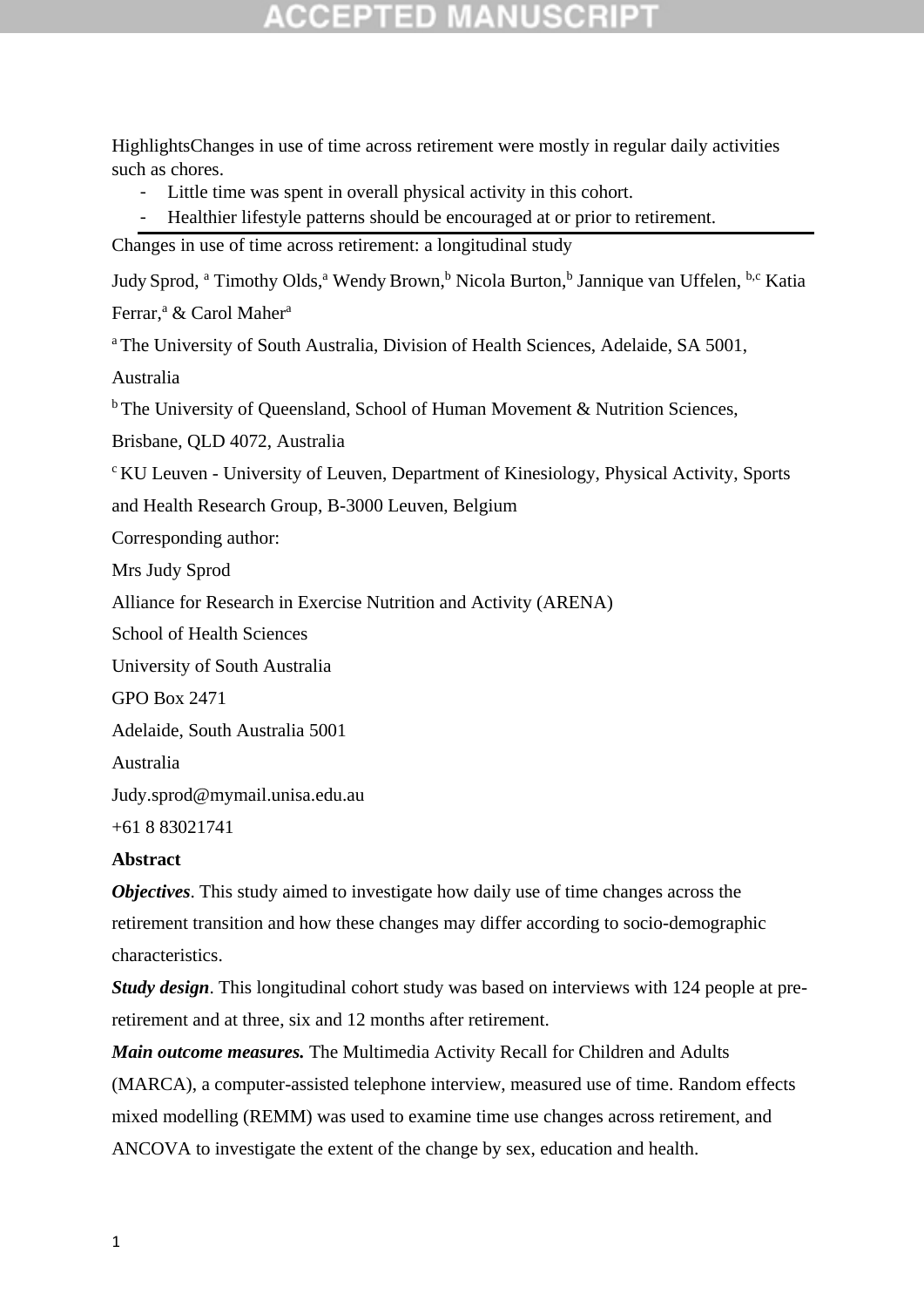## eeiptied

*Results*. Apart from the decrease in time spent in work across retirement (-122 min/day,  $p <$ 0.001), less time was also spent in both active and passive transport  $(-26 \text{ min/day}, p < 0.001)$ . There were significant increases in time spent on Chores  $(+55 \text{ min/day}, p < 0.001)$ , Screen time (+32 min/day,  $p < 0.001$ ), Sleep (+32 min/day,  $p < 0.001$ ), Quiet time (+17 min/day,  $p =$ 0.02), Self-care (+8 min/day,  $p = 0.01$ ) and Physical activity (+7 min/day,  $p = 0.01$ ). There was little variation in change between sex, education and health sub-groups. Most changes occurred at retirement, with time use patterns fairly stable between three and 12 months postretirement.

*Conclusions*. The small amount of time spent in physical activity, combined with less time spent in active transport and increased time spent watching television, indicate the need for a more active lifestyle.

**Keywords:** Retirement; time use; activity patterns; healthy lifestyle

### **1. Introduction**

### *1.1 Background*

The transition from a working lifestyle to one of retirement involves a reorganisation of daily activities [1] and the choice of activities has health consequences. For example, being more active will help reduce the risk of chronic illness, some cancers and mental health conditions [2, 3], while being more sedentary will increase the risk of all-cause mortality, cardiovascular disease and metabolic syndrome [4, 5]. Given that the population is ageing in most developed countries [6], and therefore there are increased numbers of people who are retired, the health impact of choices relating to use of time is of significant concern. Yet little is known about how use of time changes across retirement.

How people use their time over the retirement transition may differ by socio-demographic factors. For example, although men spend less time doing household chores than women at all life stages, they increase the time spent in chores around retirement, compared with women [7, 8]. Similarly, previous studies have found an overall increase in recreational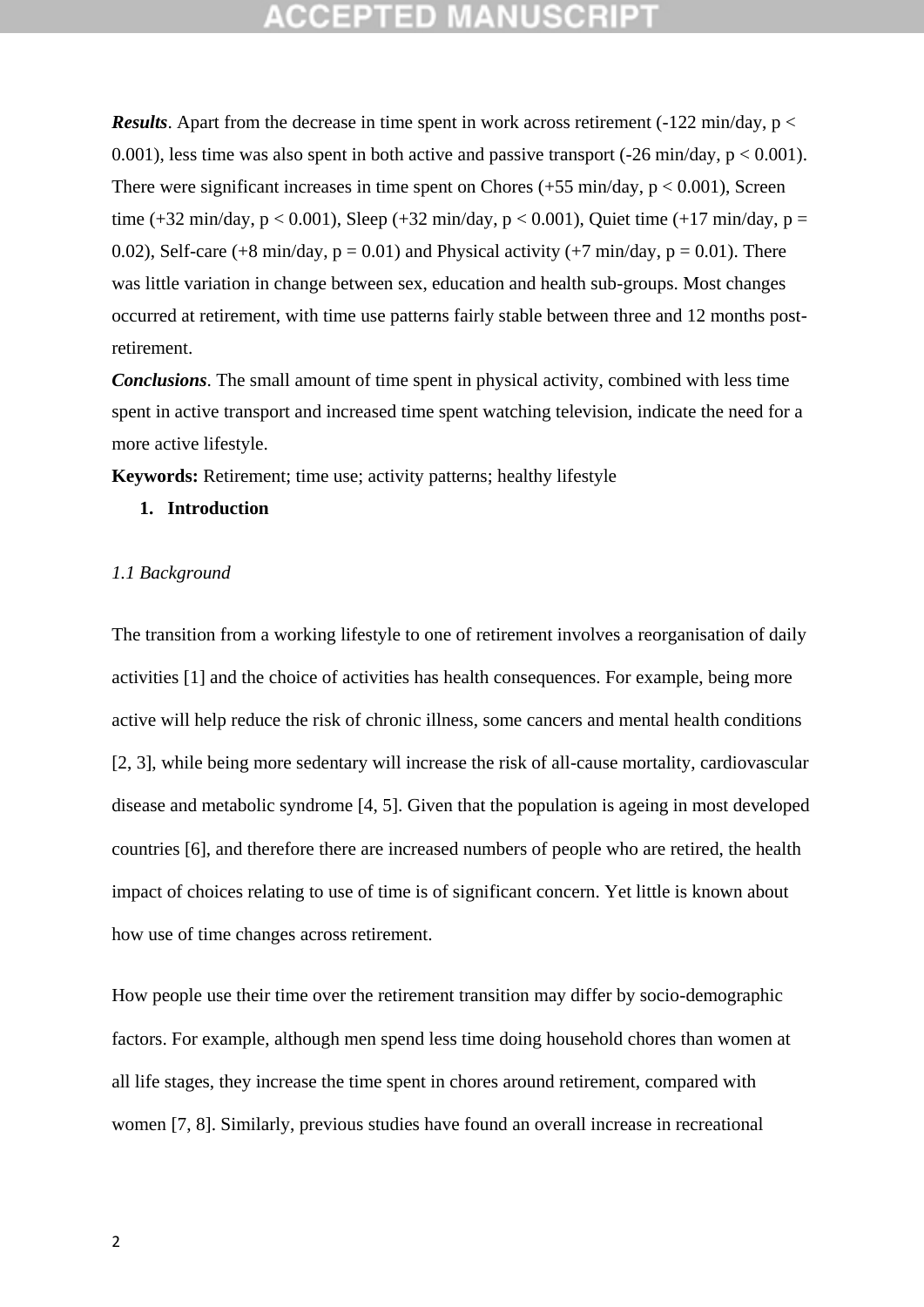## **CEPTED**

physical activity at retirement, but a decrease when considering only retirees from lower socioeconomic backgrounds [9, 10].

Some studies have examined the effect of retirement on a limited range of activities such as physical activity [9], or sedentary behaviours [11], but only a few have looked at the full range of daily activities, using time use surveys [12, 13]. These time use studies have been of a cross-sectional design, which is subject to bias due to different characteristics of the working and retired groups. To our knowledge, no longitudinal studies have investigated daily use of time, in a number of socio-demographic groups, across retirement.

### *1.2 Objective*

This study aimed to investigate how use of time throughout a 24-hour day (within the domains of chores, physical activity, quiet time, screen time, self-care, sleep, sociocultural activities, transport and work) changes across the retirement transition in a cohort of people from pre-retirement to 12 months post-retirement. The secondary aim was to explore how changes in use of time differed based on the socio-demographic characteristics of sex, education (as an indicator of socioeconomic status) and health.

### **2. Methods**

### *2.1 Study design and participants*

This study was embedded within the Life After Work Study [14]. Ethics approval was obtained through The University of South Australia Human Research Ethics Committee and The University of Queensland Behavioural and Social Sciences Ethical Review Committee. The committees' ethics frameworks are based on the Australian Code for the Responsible Conduct of Research (2007) [15] with written, informed consent obtained from all participants.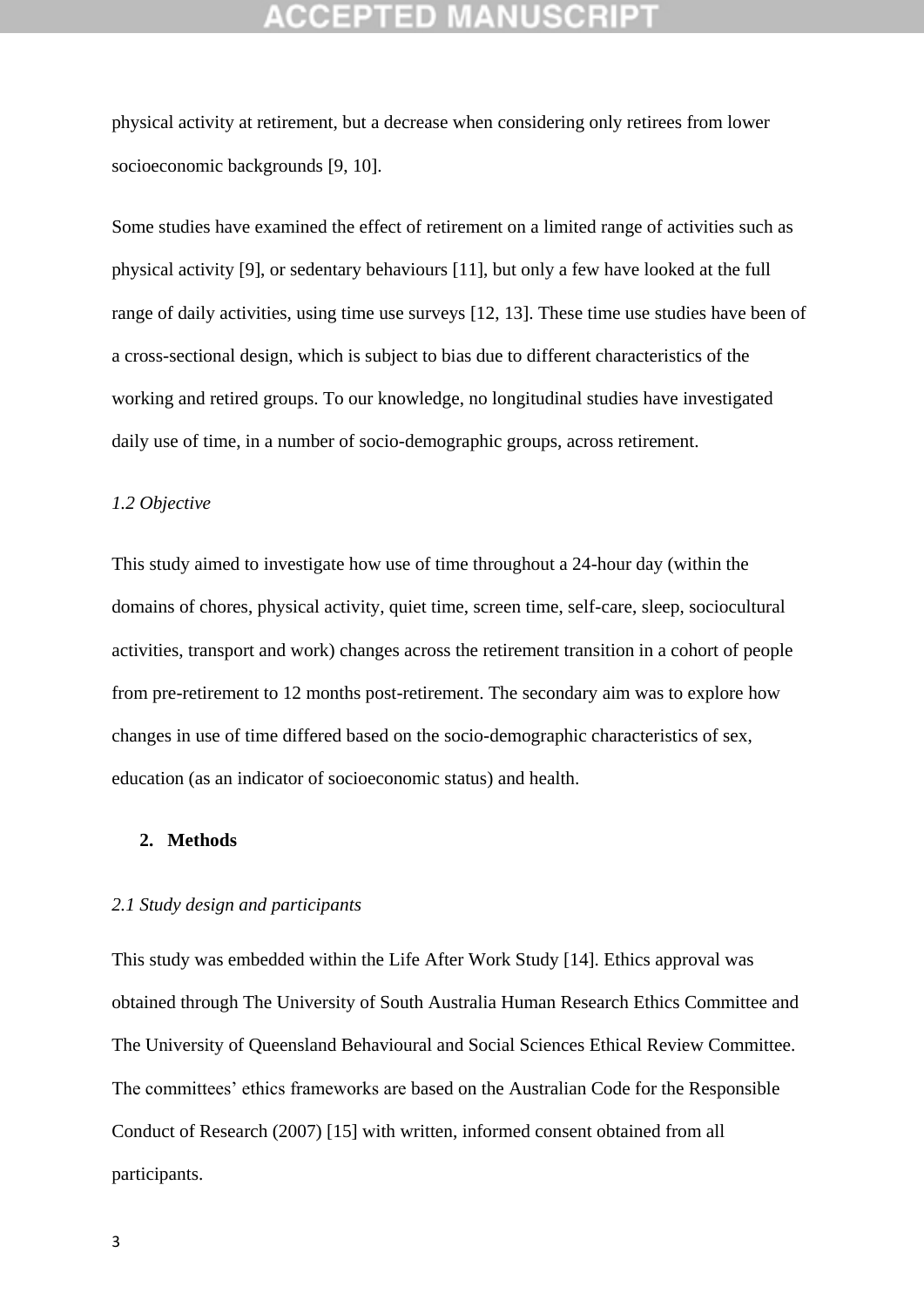Participants were recruited via recruitment companies and a wide range of advertising, from two cities in Australia, Adelaide and Brisbane, between April 2012 and July 2013. People were eligible for study participation if they were over 50 years of age, worked  $\geq$  19 hours/week pre-retirement, had plans to retire within the next nine months and were able to speak and write in English. Additional eligibility criteria were to reduce working hours by  $\geq$ 19 hours/week at retirement and work  $\leq$  11 hours/week once retired. Having a lifethreatening health condition or major treatment in the last six months, was the only exclusion criterion.

At the pre-retirement face-to-face assessment, participants completed a survey, undertook physical measures for the Life After Work Study and made appointments for the two use of time phone interviews, which took place in the following week. Use of time interviews and surveys were repeated at three and six months, with most participants completing these surveys online. All assessments were repeated in another face-to-face appointment at 12 months post-retirement. At the completion of each assessment, participants were sent an honorarium of AUD25-50 to acknowledge their time and effort and to assist with travel costs.

### *2.2 Use of time measurement*

The Multimedia Activity Recall for Children and Adults (MARCA) [16], a computer-assisted telephone interview, measured use of time. Participants were asked to recall the two previous days' activities (including at least one work day and one non-work day) in time intervals of five minutes or more. Activities were matched with the MARCA's list of around 550 activities and recorded by the interviewer. The software calculated the daily time spent in each activity, averaged over the four days that were recalled at each assessment point. Activities were grouped to form "macrodomains" and "superdomains" (e.g. "gardening" and "hanging out washing" contributed to the macrodomain "Outside chores", and this was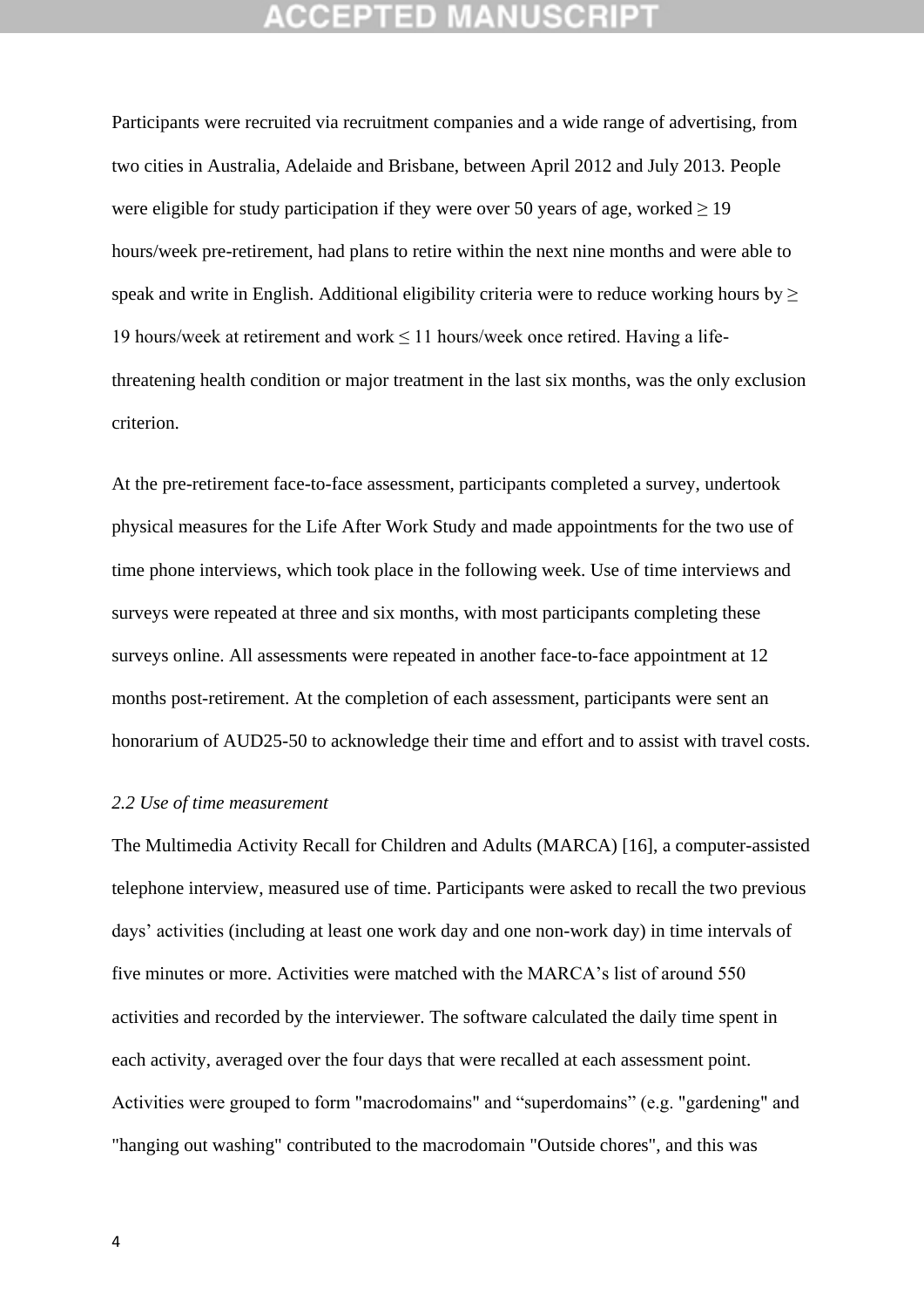combined with "Inside chores" to form the superdomain "Chores") (Table 1 in Supplementary material). Note that it is the nature of the activity rather than the context which determined the domain category. For example, computer use falls into the superdomain "Work" regardless of whether it is carried out in a work context or not. Mean daily values for time spent in each domain were calculated, using a weighting for weekdays:weekend days of 5:2.

Each activity is linked to a value for energy expenditure, based on the Ainsworth Compendium of Physical Activities [17] and expressed in metabolic equivalents (METs). Daily energy expenditure was calculated by the MARCA programme and is expressed as MET-minutes [16]. Energy expenditure was categorised as Sleep (<1 MET), Very light physical activity (1-1.9 METs), Light physical activity (2-2.9 METs), Moderate physical activity (3-5.9 METs), and Vigorous physical activity ( $\geq$ 6 METs). Energy expenditure bands are independent of superdomains or macrodomains and thus provide additional information about activity intensity levels.

The MARCA has demonstrated good psychometric properties. The test-retest reliability, conducted on adults on the one day, was high for the domains of screen time and sleep (ICC  $= 0.990$  to 0.997) [16]. Validity for physical activity level is moderate-to-strong compared with doubly labelled water (rho =  $0.70$ ) [18] and for sedentary behaviour, moderate to strong compared with ActivPAL  $(r = 0.77)$   $(r = 0.77)$  [19].

### *2.3 Socio-demographic variables*

In the survey, participants reported age, sex, living arrangements, occupation, work hours, marital status, education, and income. The last three questions were based on those in the Australian Census [20]. Participants recorded the highest level of education they had completed and for analysis, these were categorised as: low (primary/elementary school, high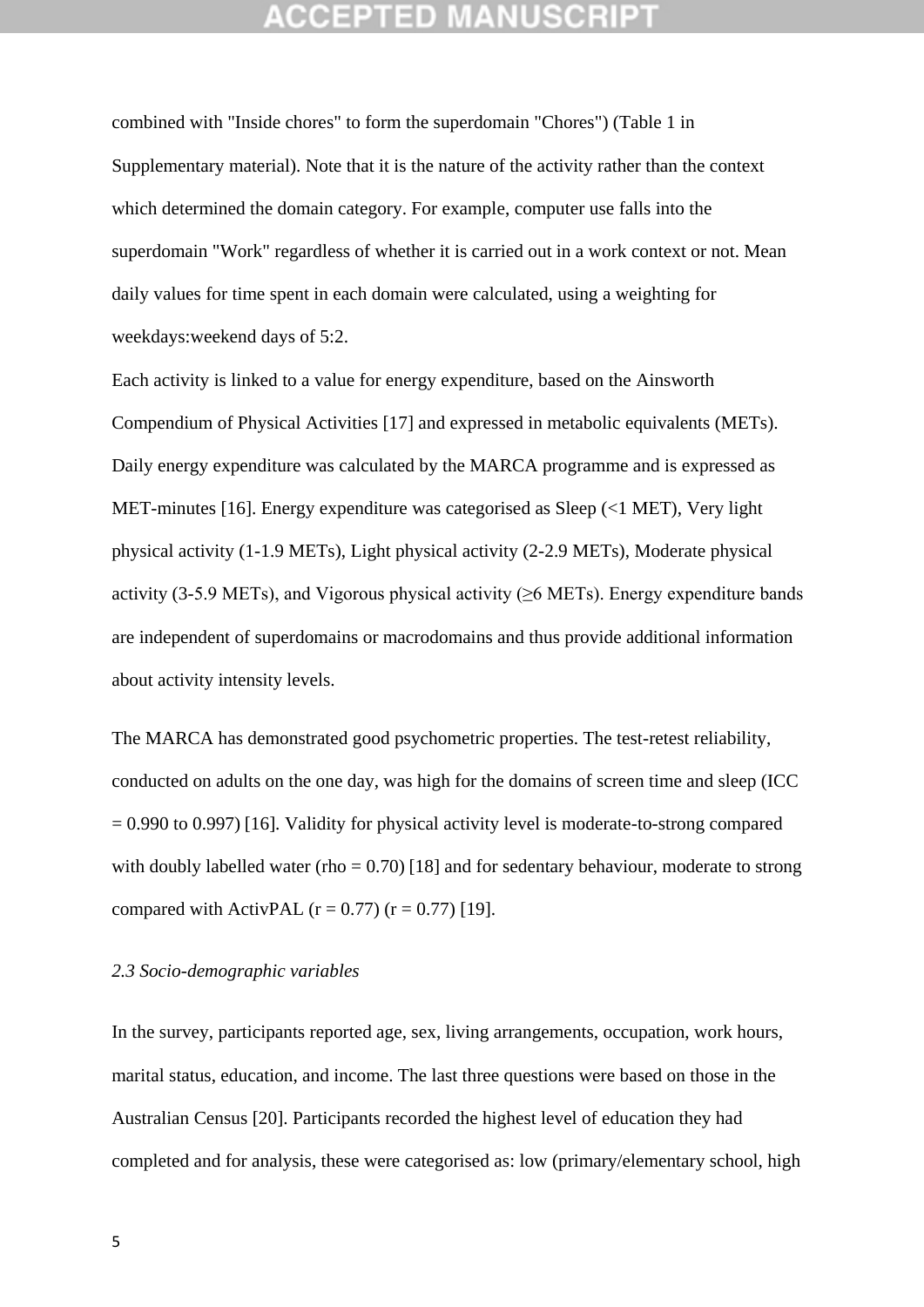school, post-secondary diploma or certificate); medium (bachelor degree); or high (postgraduate qualification).

### *2.4 Health variable*

Health status was measured using the "general health" subscale of the Short-Form Health Survey (SF-36), a commonly used self-report health survey [21, 22]. Five Likert scale items were summed to create a total score (range: 5 to 25) and re-categorised into the tertiles: fair health (5 to 17); good health (18 to 19); or excellent health (20 to 25). The SF-36 has demonstrated moderate to good test-retest reliability (0.60 to 0.81) and satisfactory construct validity compared with four equivalent dimensions of the Nottingham Health Profile [21].

### *2.5 Data analysis*

*A priori* power calculations, based on four assessment time points, a significance criterion of  $\alpha$  = 0.01 and a power of 80%, indicated that a sample size of 104 was required to detect a small to medium effect size (Cohen's  $d = 0.25$ ). However, a larger than normal drop-out rate was expected due to the known flexibility of retirement plans. Therefore, to allow for 25% drop-out, a final sample size of 140 was sought.

Data from the two sites were pooled and analysis was conducted on all participants who completed the baseline and at least one other assessment. Where there were missing values data were imputed using a "before and after data" method [23], with values used from the post-retirement time point closest to the missing time point.

Demographic and retirement data were analysed using descriptive statistics, and where possible, compared with available population-based data to help discern the representativeness of the sample.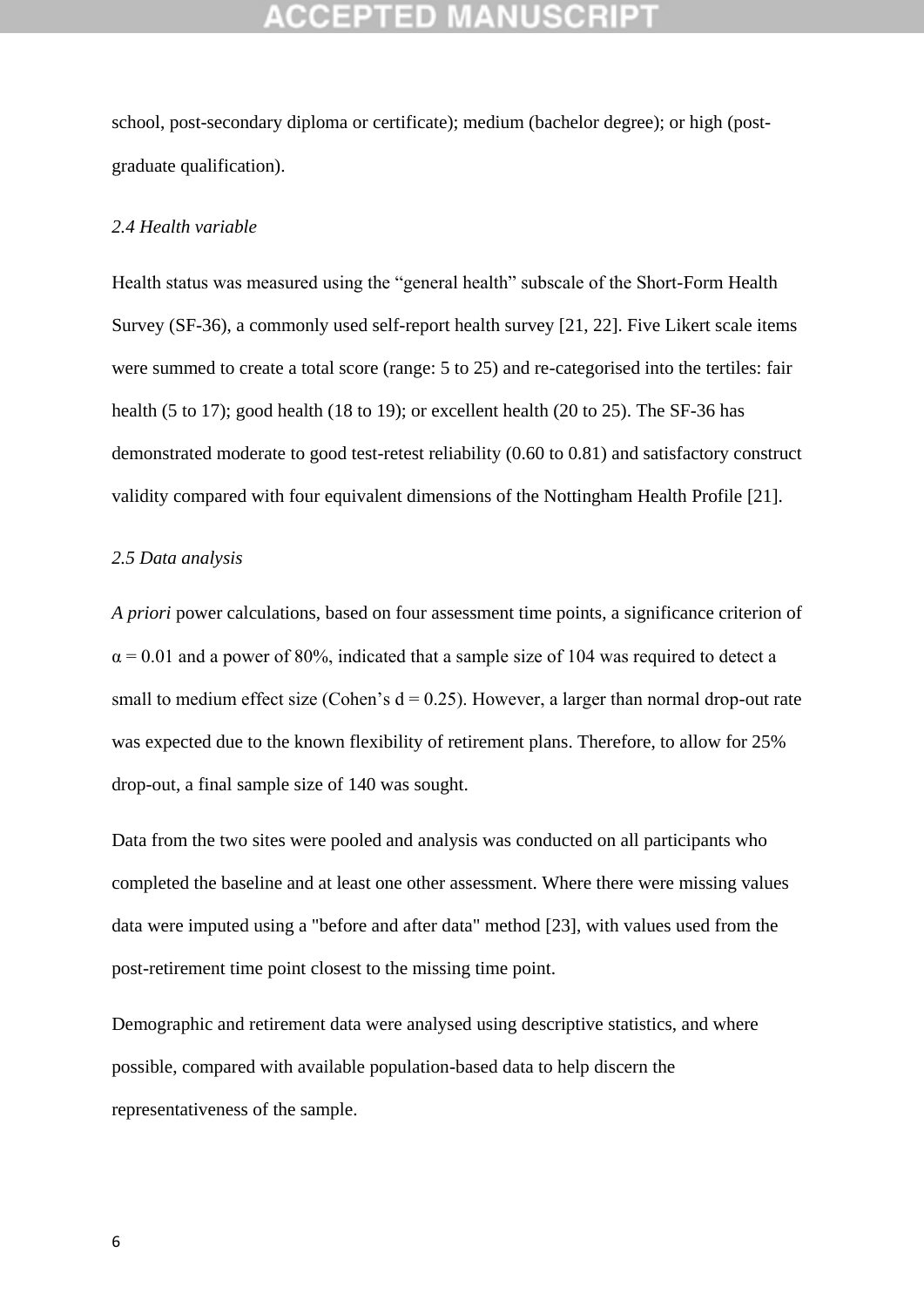Using SPSS version 20, and controlling for sex, general health and education level, random effects mixed modelling (REMM) was used to examine changes across retirement in use of time in the different superdomains. ANCOVA was then used to investigate the extent of the change, contrasting pre-retirement with only the final time point (12 months post-retirement) as time use patterns were relatively stable between three to 12 months post retirement. In addition, the baseline value was used as a covariate since it may influence the amount of change. Where data were not normally distributed they were transformed using log (Self-care and Transport superdomains) and square root (Quiet time, Screen time and Sociocultural superdomains) transformations. Sequential Bonferroni adjustment was used to correct for multiple comparisons.

### **3. Results**

### *3.1 Participant numbers*

Baseline assessments were completed by 139 participants. After baseline, 14 participants were ineligible as they did not retire as planned. A further five participants withdrew later in the study, mostly due to returning to work and an additional four people could not be contacted. After imputing for missing values, the final number of participants for longitudinal analysis was 124 (Adelaide  $n = 87$ , Brisbane  $n = 37$ ) with an overall retention rate of 83.5%.

### *3.2 Participant characteristics*

At baseline, the age range was 50 to 79 years with a mean (SD) age of 62.3 (4.3) years (Table 1). The majority of participants were married (67%), while 21% lived alone. Participants worked on average 34.3 hours per week, and the main occupational category was professional (35%). More than half the participants had a university education or higher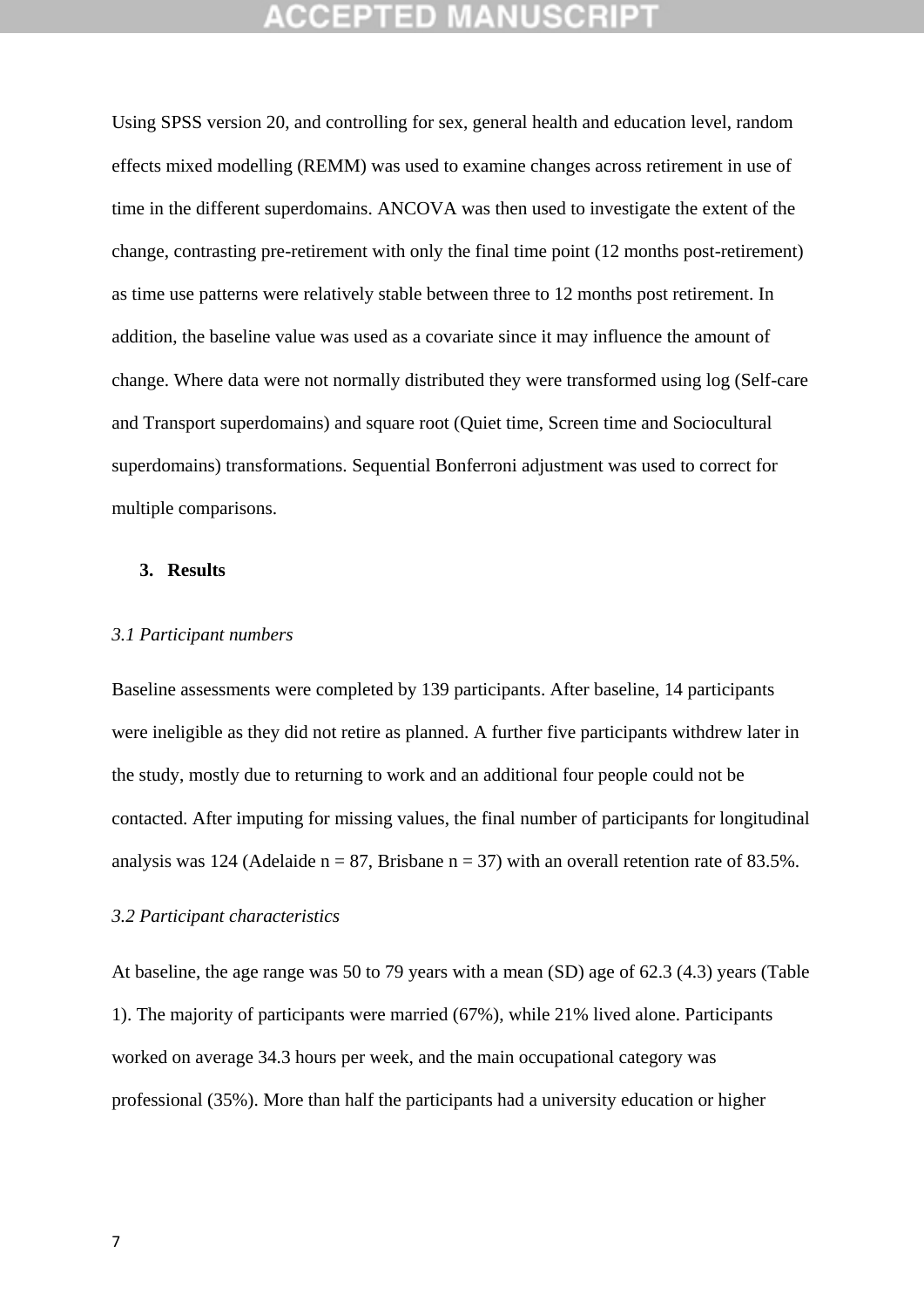(53%). Health was reported as "fair" by 42% of participants, "good" by 33% and "excellent" by 24%.

The sample in the current study was representative of the general Australian population except for an overrepresentation of higher SES (higher education and income). There were no significant differences between participants from Adelaide and Brisbane. Those who withdrew from the study were significantly younger than the rest of the sample ( $t = 2.1$ ,  $p =$ 0.04) but there were no significant differences in any other characteristics.

### *3.3 Distribution of use of time pre- and post-retirement*

Prior to retirement, the largest component of the 24-hour day was Sleep (mean (SD) 462 (52) min/day) followed by Work (mean (SD) 231 (98) min/day) and Chores (mean (SD) 160 (71) min/day) (Figure 1 & Table 2). After retirement, Sleep was still the largest component (mean (SD) 494 (62) min/day). The next most time-consuming activity became Chores (mean (SD) 215 (81) min/day) followed by Screen time (mean (SD) 147 (99) min/day). The least amount of time was spent in the superdomain of Physical activity both pre- (mean (SD) 14 (25) min/day) and post-retirement (mean (SD) 21 (40) min/day).

### *3.4 Changes in use of time across retirement*

There were significant differences in the changes in time spent in all use of time superdomains, except for Sociocultural (Table 2). These differences remained significant after sequential Bonferroni correction.

The superdomain with the greatest difference from baseline to post-retirement was Work, which reduced by just over two hours/day overall  $(p \le 0.001)$ . This decrease was due to less time spent in the macrodomains of Employment (-53 min/day) and Computer (-73 min/day). The other main decrease at the superdomain level was in Transport  $(p < 0.001)$ , due to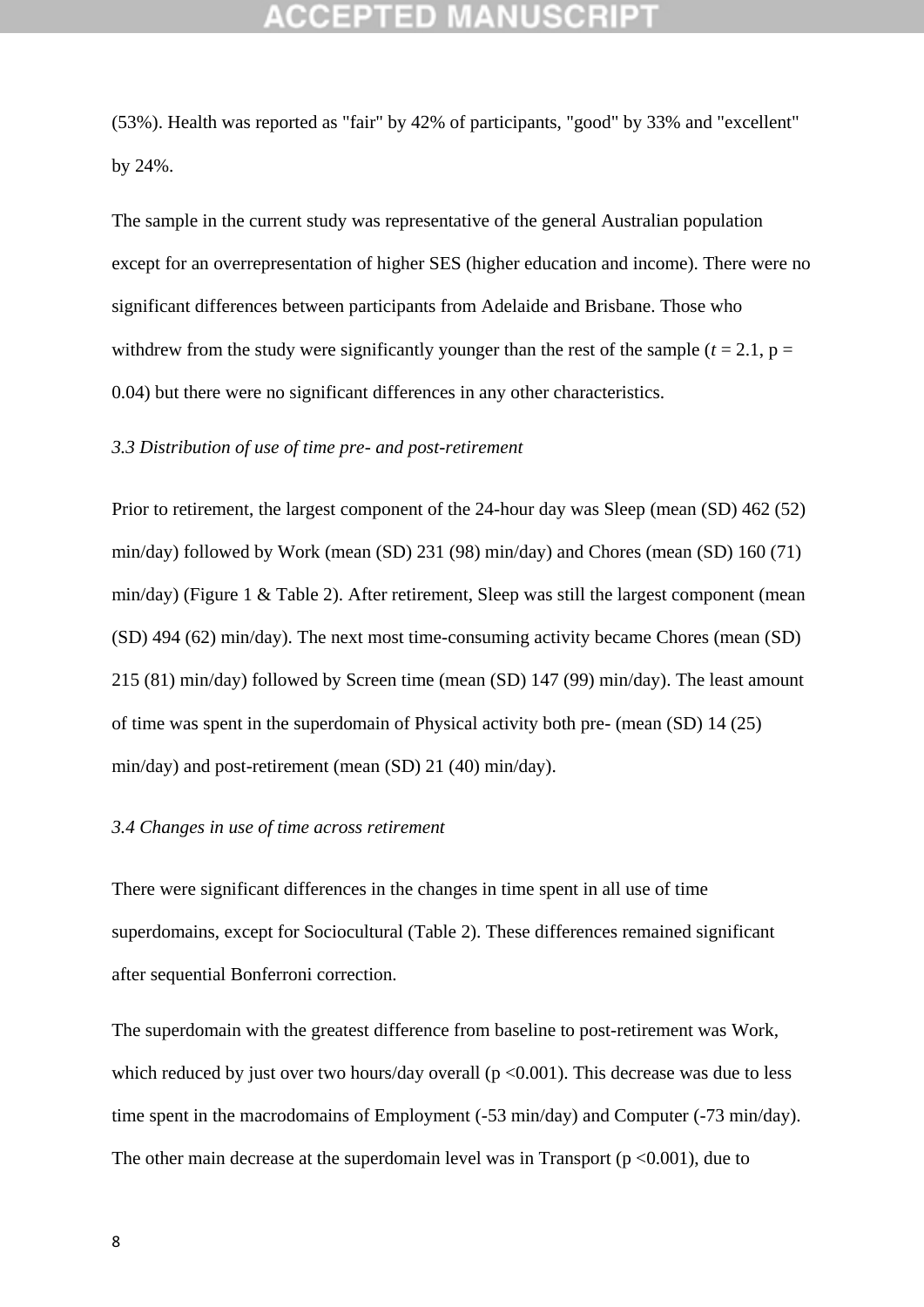decreases in both Active and Passive transport (-13 min/day each). Nearly 60% of participants reduced their time in Transport, with an overall decrease of almost half an hour per day.

Time in min/day with vertical axis showing the minutes per day spent in each category (each spoke). Conversely, the time spent in Chores increased  $(+55 \text{ min/day}, p < 0.001)$ , with the greatest increase being in Inside chores (+37 min/day), rather than Outside chores (+18 min/day). Nearly 20% of participants increased their time in Chores by more than 2 hours/day. The time spent in each of Sleep and Screen time increased overall by half an hour a day (+32 min/day, p <0.001 for both superdomains). The increase in Screen activity was mostly due to an increase in the time spent watching television.

Similar patterns were seen when daily activities were considered on the basis of time spent in energy expenditure bands (Table 2 in Supplementary material). There was a reduction in the time spent in Very light physical activity  $(-57 \text{ min/day}, p < 0.001)$ . Light and Moderate physical activity increased significantly in the early retirement period (+20 min/day and +17 min/day respectively). The increase in Light physical activity was sustained but Moderate physical activity reduced to pre-retirement levels by 12 months post-retirement. Time spent in Vigorous physical activity did not significantly change across the retirement transition.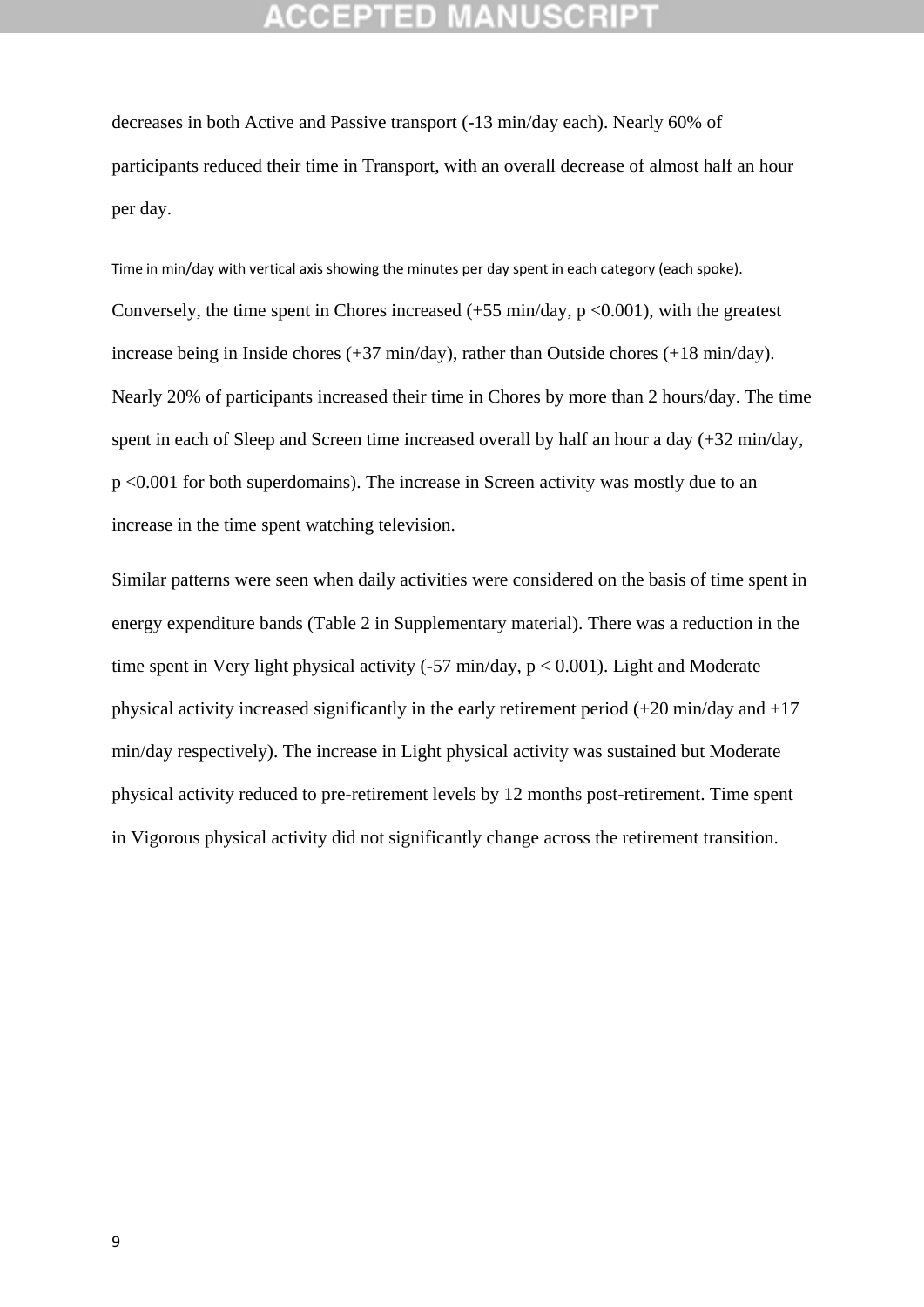### *3.5 Differences and changes in time use by sex, education and health*

Although there were some differences between men and women in the time spent in some domains across retirement, these findings did not retain significance after sequential Bonferroni correction (Table 3). However, there were a few differences across retirement by education and health. Those with a higher education level spent more time in Work than the two lower educational groups ( $p = 0.004$ ) (Table 4). In addition, participants with "fair" health spent significantly less time in Chores ( $p = .002$ ) than the other health groups and watched significantly more television ( $p = .002$ ) (Table 5).

There were no significant differences after sequential Bonferroni correction for any of the sub-groups in the extent that the time spent in each superdomain changed across retirement (Tables 3, 4 & 5).

### **4. Discussion**

### *4.1 Main findings*

This study found that, apart from the decrease in time spent in work across retirement, less time was also spent in both active and passive forms of transport. Correspondingly, there were significant increases in the time spent in Chores, Screen time, Sleep, Quiet time, Selfcare and Physical activity. Most changes occurred soon after retirement, with time use patterns fairly stable between three and 12 months post-retirement.

The decrease in time spent in work equated to an average of two hours per day, which seems less than expected. As all participants reduced their paid pre-retirement job by the prescribed 19 hours/week, the discrepancy can be explained by the following reasons. Firstly, the time spent in Work was averaged over the seven-day week. Secondly, some activities such as transport for work reasons were recorded in the Transport superdomain and not Work.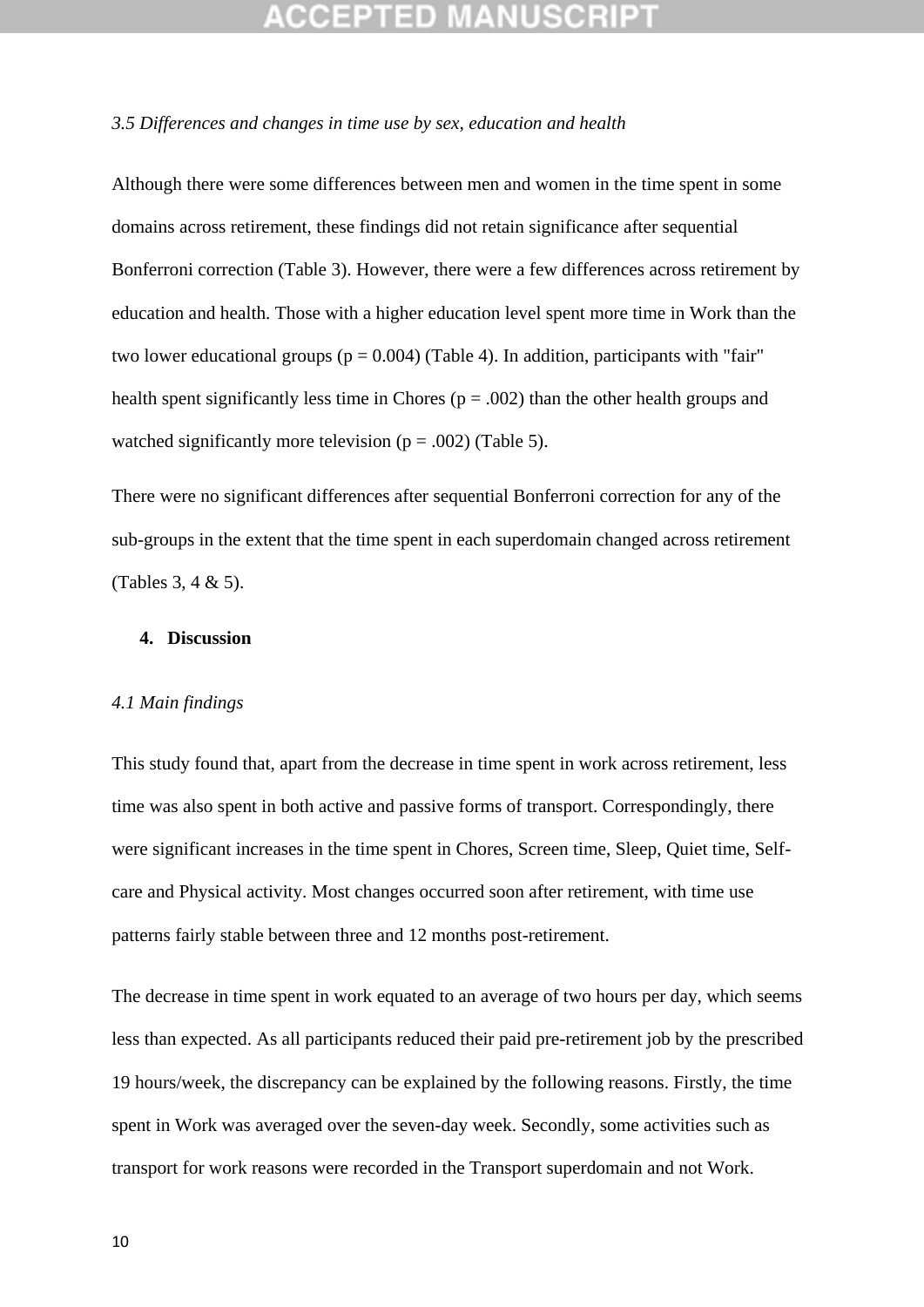Thirdly, some time was spent in Work post-retirement due to people undertaking part-time paid or voluntary work, personal computer use or activities categorised under Employment (e.g. home modifications).

The increased time spent in chores across retirement found in this longitudinal study is consistent with the findings of cross-sectional studies that compare retired people to those still working [7, 8, 12]. It may be that the demands of work put time pressure on carrying out chores, while retirement allows chores to be carried out at a more leisurely pace. Doing chores also provides a routine to the day that is lost through leaving work and leads to a sense of being meaningfully occupied [24], which is associated with higher positive affect [25].

This study found an overall increase in the time spent in the superdomain of Physical activity across retirement that occurred in early retirement and weakened in later retirement. A similar pattern for leisure-time physical activity was found by a number of previous studies [9, 26]. However, when including other aspects of Physical activity, including active transport modes such as walking or riding a bike, there was a decrease across retirement. This is consistent with other studies that investigate overall physical activity [26-28]. These findings suggest that active transport, which probably occurred in a work context before retirement, was not fully replaced with active transport in other contexts after retirement (for example, walking to the shops).

Although men increased their time spent in Chores across retirement more than women, they spent less time doing chores in retirement than women. Men also spent more time in Work than women, but less time in Quiet time (e.g. reading, listening to music) and Sociocultural (e.g. sitting talking, family get-togethers and playing music) activities. These results show consistent, differing trends in time use between the sexes that are similar to those reported in

11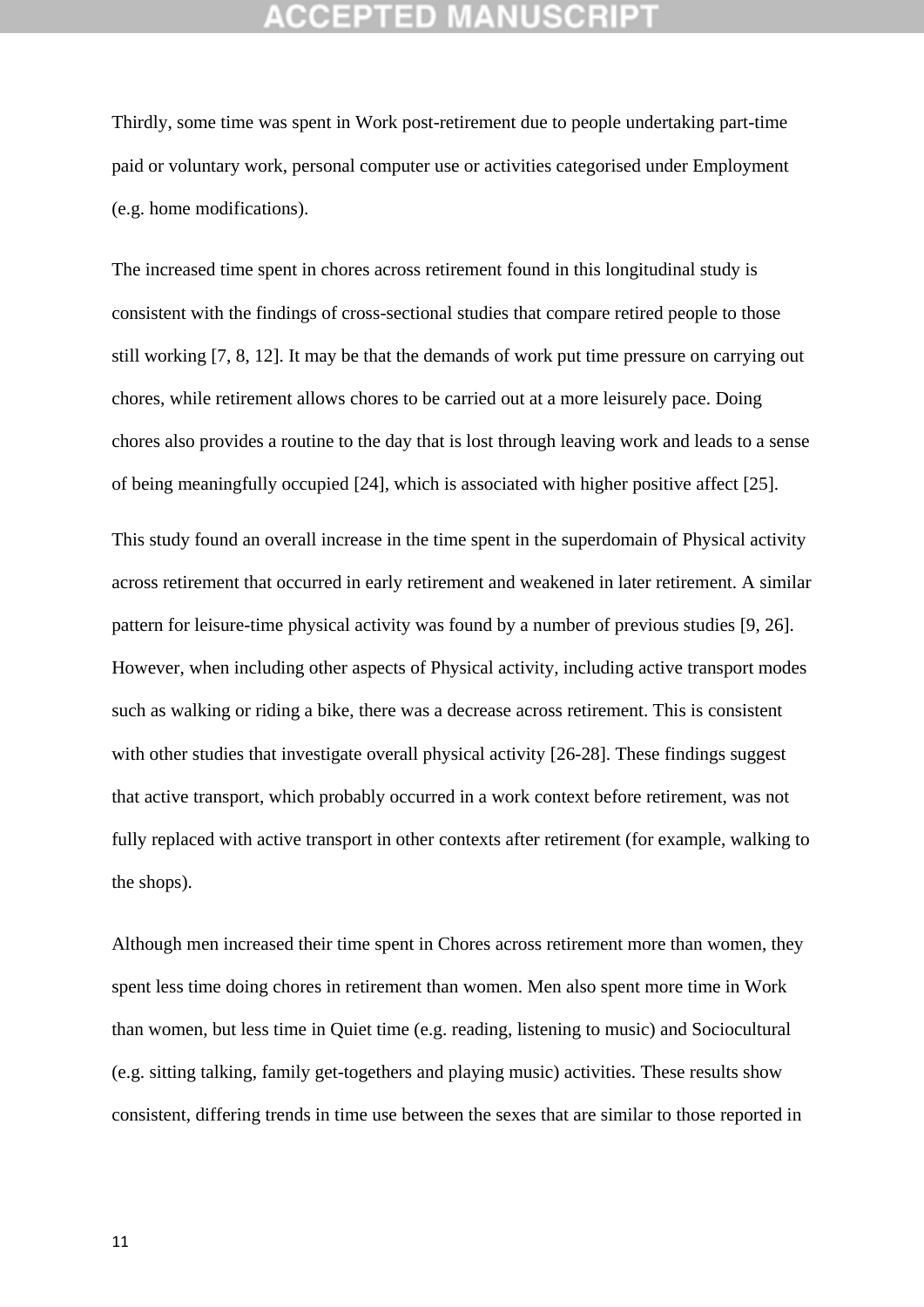Australian time use data [29]. They indicate that, even into retirement, men and women retain established stereotypical roles.

The finding that those with poorer health spent more time in sedentary behaviours, such as watching television, across retirement than their healthier peers is especially relevant in an older population. In Australia in 2012, 87% or people aged over 65 years reported having a chronic illness compared with 32% of people aged less than 65 years [30] and this creates a significant financial burden on governments' health budgets.

### *4.2 Strengths*

This study is the first to our knowledge to provide longitudinal analysis of comprehensive use of time data in a cohort transitioning from working life to retirement. Recruiting from two major cities within Australia and the wide variety of recruitment methods improved generalisability of the findings.

The MARCA instrument is well validated for various aspects of time use measurement and the use of only two trained interviewers ensured consistency. Sampling both weekdays and weekend days captured potential differences in time use patterns due to the day of the week. The inclusion of all daily activities produced richer data than the investigation of single, proxy activities as well as a better estimation of total time spent in any domain.

### *4.3 Limitations and recommendations for future research*

Although the short time frame of the study reduced the potential for changes due to age, it was not possible to completely distinguish between age-related and retirement-related changes. In future studies, a control group of age-matched peers who are still working would help clarify this.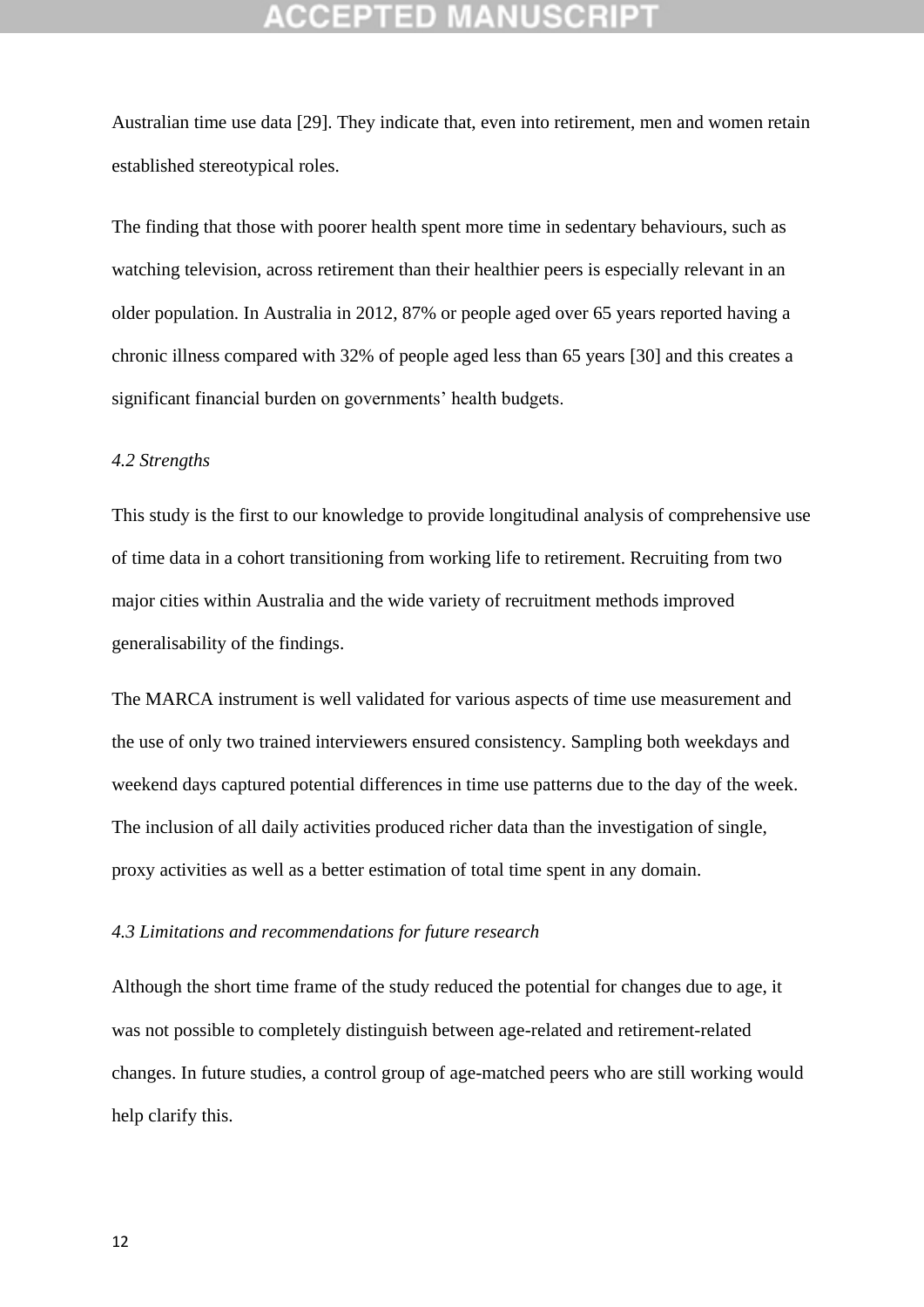The recall method used by the MARCA appeared to be difficult for some participants especially in the post-retirement phase when daily activities could be less routine without the structure of work. Some participants made brief notes, but this in turn could have led to reactivity and influenced their activities. The MARCA program reduced this issue by anchoring activities to key points such as mealtimes. Another recommendation for future studies is to record where the activity took place in order to determine whether an activity occurred for work or personal reasons.

### *4.4 Implications of the findings*

Although restructuring of use of time at retirement would seem to be an ideal opportunity to adopt new activities, this did not appear to eventuate. Instead, increases in time spent in regular daily routines, such as performing household chores, watching television and extra sleep, supports the continuity theory proposed by Atchley [31]. Although the increase in household chores involves a low level of physical activity, the increase in time spent watching television combined with less time spent in active transport and overall low levels of physical activity is a concern. Efforts to encourage people to be more active at an earlier stage of life may be particularly relevant, especially if established active lifestyles can be continued into retirement.

### *4.5 Conclusion*

This study found that apart from the expected decrease in the time spent in work, time spent in active transport also decreased. Increases were found in the time spent in other activity domains, especially regular daily routines such as chores, watching television and sleep. Given that activity patterns were fairly stable in retirement, interventions should target people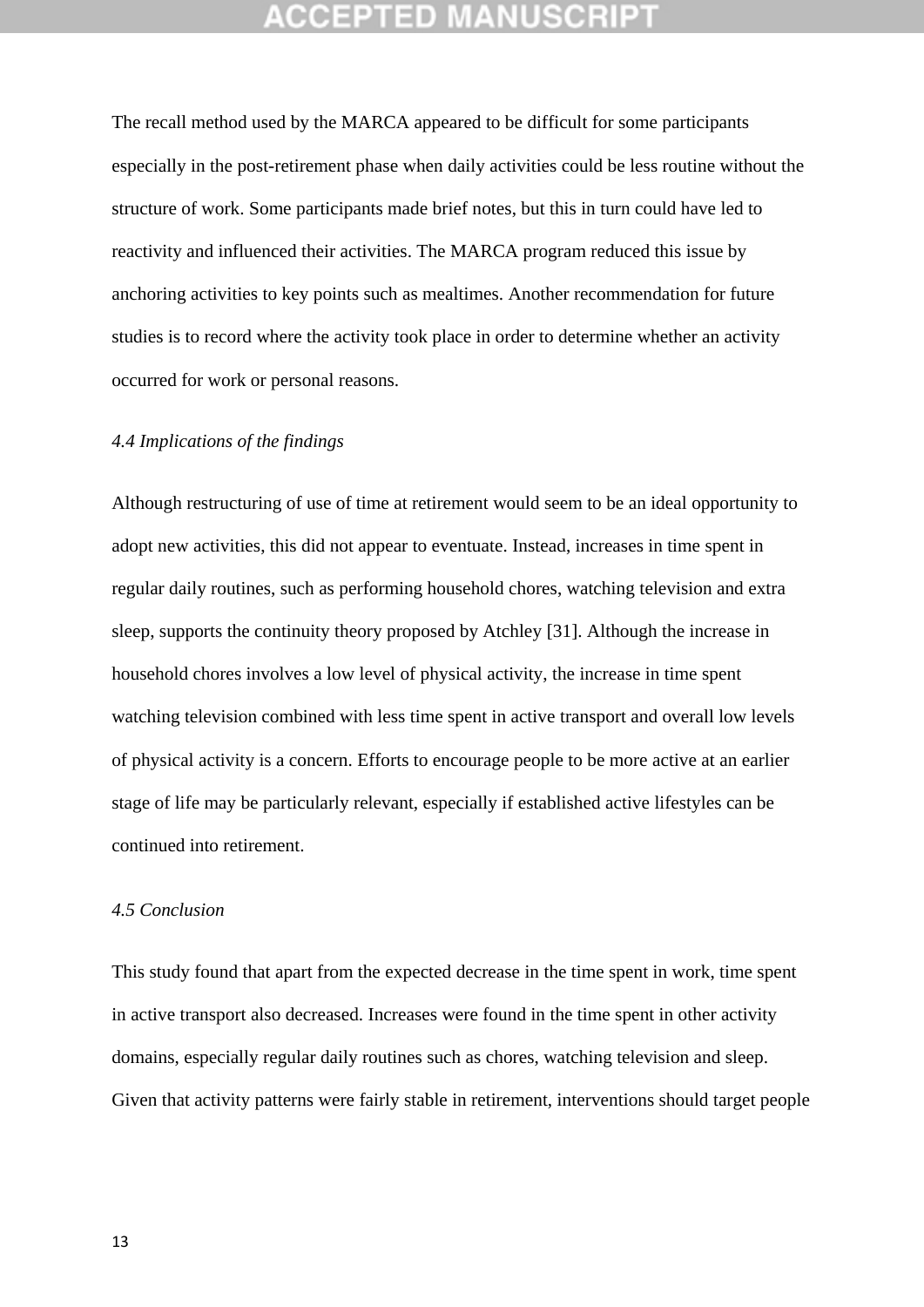# **ACCEPTED MANUSCRIPT**

before they retire, to establish healthier use of time that could be carried across into retirement.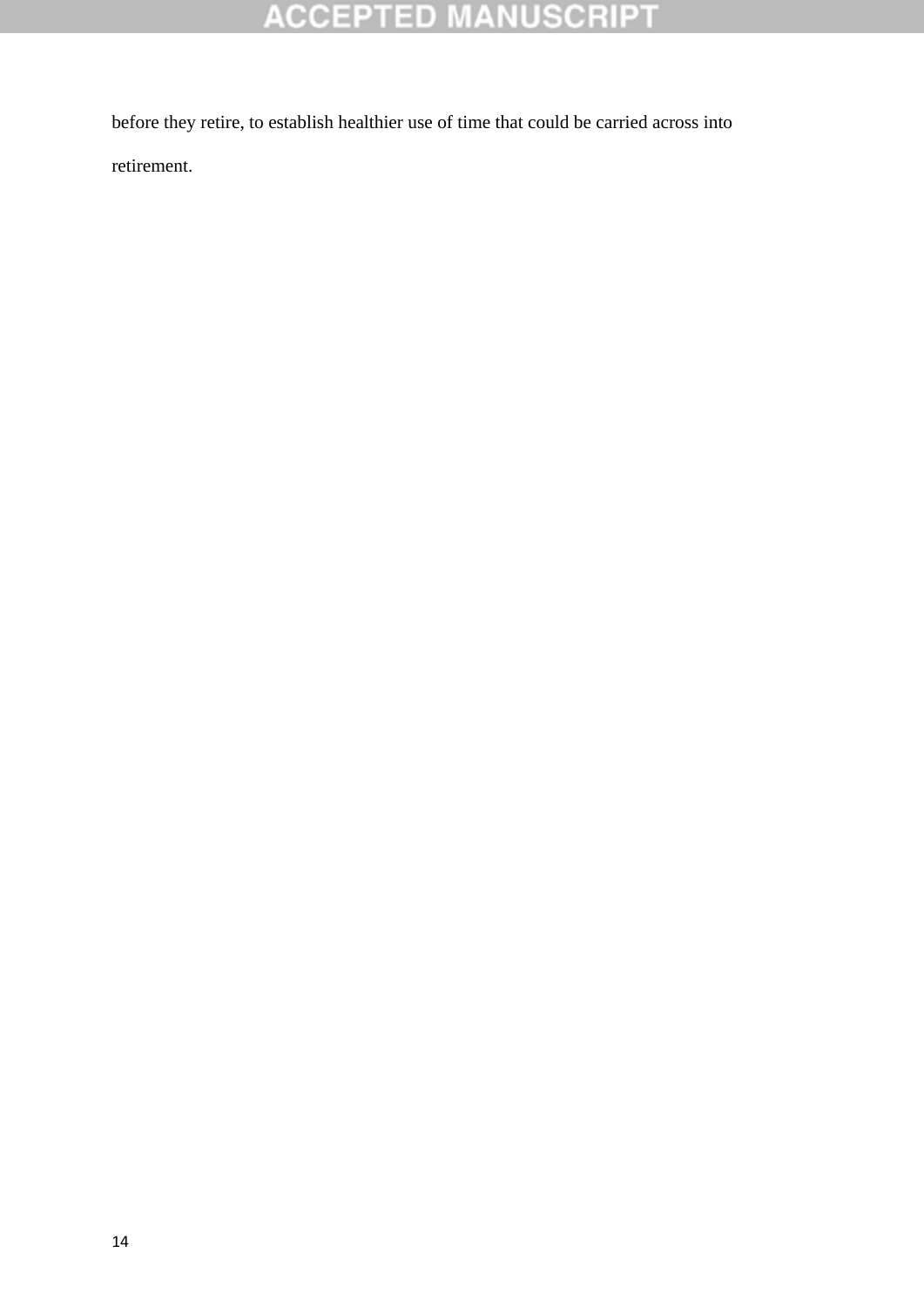## :CEPTED

### **Contributors**

JS coordinated data collection at the South Australian site, participated in data collection from Queensland, carried out all analysis and wrote the paper.

TO participated in the conception, design and oversight of the study and contributed to the editing process.

WB participated in the design and oversight of the study and contributed to the editing process. NB participated in the design of the study, recruitment and data collection at the Queensland site, oversight of the study and contributed to the editing process.

JvU participated in the design of the study, oversight of the study and contributed to the editing process.

KF participated in the oversight of the study and contributed to the editing process.

CM participated in the design and overseeing of the study, dealt with multisite issues and recruitment efforts at the South Australian site, and contributed to the editing process.

All authors saw and approved the final version.

### **Conflict of interest**

The authors declare that they have no conflict of interest.

### **Funding**

This study was supported by an Australian Research Council Discovery Project Grant DP110101738, Retirement activity planning: a randomised controlled trial. The financial sponsors played no role in the design, execution, analysis and interpretation of data, or writing of the study.

Carol Maher was supported by a Post-Doctoral Research Fellowship from the Australian National Heart Foundation.

### **Ethical approval**

Ethical approval was obtained through the University of South Australia Human Research Ethics Committee (protocol number 0000023494) and the University of Queensland Behavioural and Social Sciences Ethical Review Committee (protocol number 2011001152). The committees' ethics frameworks are based on the Australian Code for the Responsible Conduct of Research (2007). Written, informed consent was obtained from all participants at the commencement of the first faceto-face assessment.

### **Provenance and peer review**

This article has undergone peer review.

**Declaration of Sources of Funding**

This study was supported by an Australian Research Council Discovery Project

Grant DP110101738. *Retirement activity planning: a randomised controlled trial*.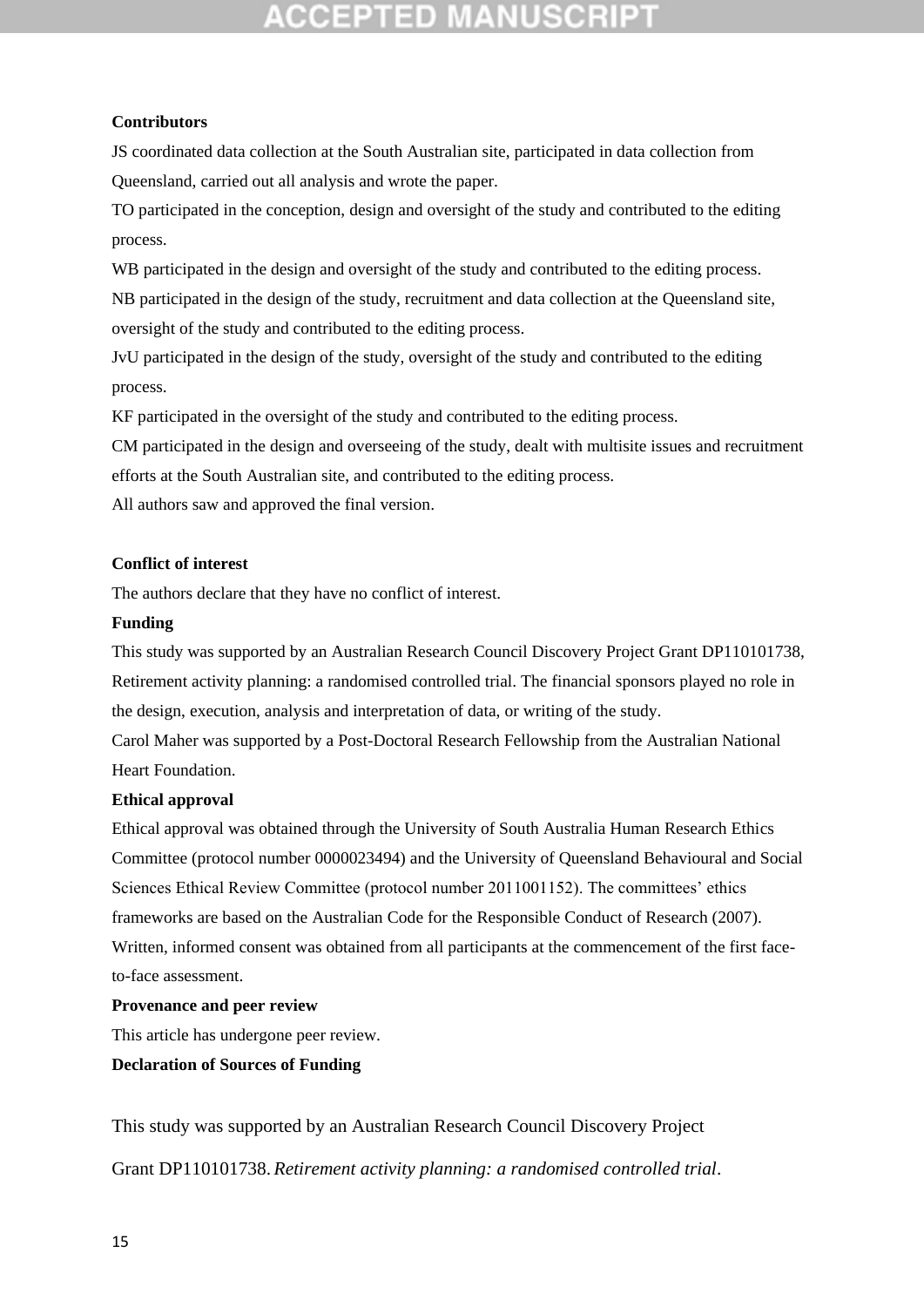## CCEPTED MANUSCR

The financial sponsors played no role in the design, execution, analysis and interpretation of data, or writing of the study.

Carol Maher was supported by a Post-Doctoral Research Fellowship from the Australian National Heart Foundation.

### References

- 1. van Solinge, H. and K. Henkens, *Adjustment to and satisfaction with retirement: two of a kind?* Psychology and Aging, 2008. **23**(2): p. 422–434.
- 2. Sigurdson, K. and N. Ayas, *The public health and safety consequences of sleep.* Canadian Journal of Physiology and Pharmacology, 2007. **85**(1): p. 179-183.
- 3. Lee, I., et al., *Effect of physical inactivity on major non-communicable diseases worldwide: an analysis of burden of disease and life expectancy.* Lancet, 2012. **380**: p. 219–229.
- 4. de Rezende, L.F.M., et al., *Sedentary Behavior and Health Outcomes: An Overview of Systematic Reviews.* PloS One, 2014. **9**(8): p. e105620.
- 5. Owen, N., et al., *Too much sitting: the population-health science of sedentary behavior.* Exercise and Sport Sciences Reviews, 2010. **38**(3): p. 105–113.
- 6. Organisation for Economic Co-operation and Development. *OECD factbook: economic, environmental and social statistics 2014*. OECD Factbook: Economic, Environmental and Social Statistics 2014 [cited 2015 26th March 2015]; Available from: http://www.oecdilibrary.org/docserver/download/3013081e.pdf?expires=1427335444&id=id&accname=guest &checksum=347A2D3F036BB02AA011D3754EC583C2.
- 7. Gauthier, A.H. and T.M. Smeeding, *Time use at older ages : cross-national differences.* Research on Aging 2003. **25**(3): p. 247-274.
- 8. Dosman, D., et al., *Retirement and productive activity in later life.* Journal of Family and Economic Issues, 2006. **27**(3): p. 401–419.
- 9. Barnett, I., C. Guell, and D. Ogilvie, *The experience of physical activity and the transition to retirement: a systematic review and integrative synthesis of qualitative and quantitative evidence.* International Journal of Behavioral Nutrition and Physical Activity, 2012. **9**(97).
- 10. Phillips, M., S. Arber, and J. Ginn, *Physical activity among men and women in midlife: variations by class and employment status.* Education and Ageing, 2001. **16**(2): p. 135-162.
- 11. Sprod, J.A., et al., *Changes in sedentary behaviours across the retirement transition: a systematic review.* Age and Ageing, 2015. **44**: p. 918–925.
- 12. Stancanelli, E. and A. van Soest, *Retirement and time use in couples: a regression discontinuity approach*. 2011, Le Centre National de la Recherche Scientifique (CNRS),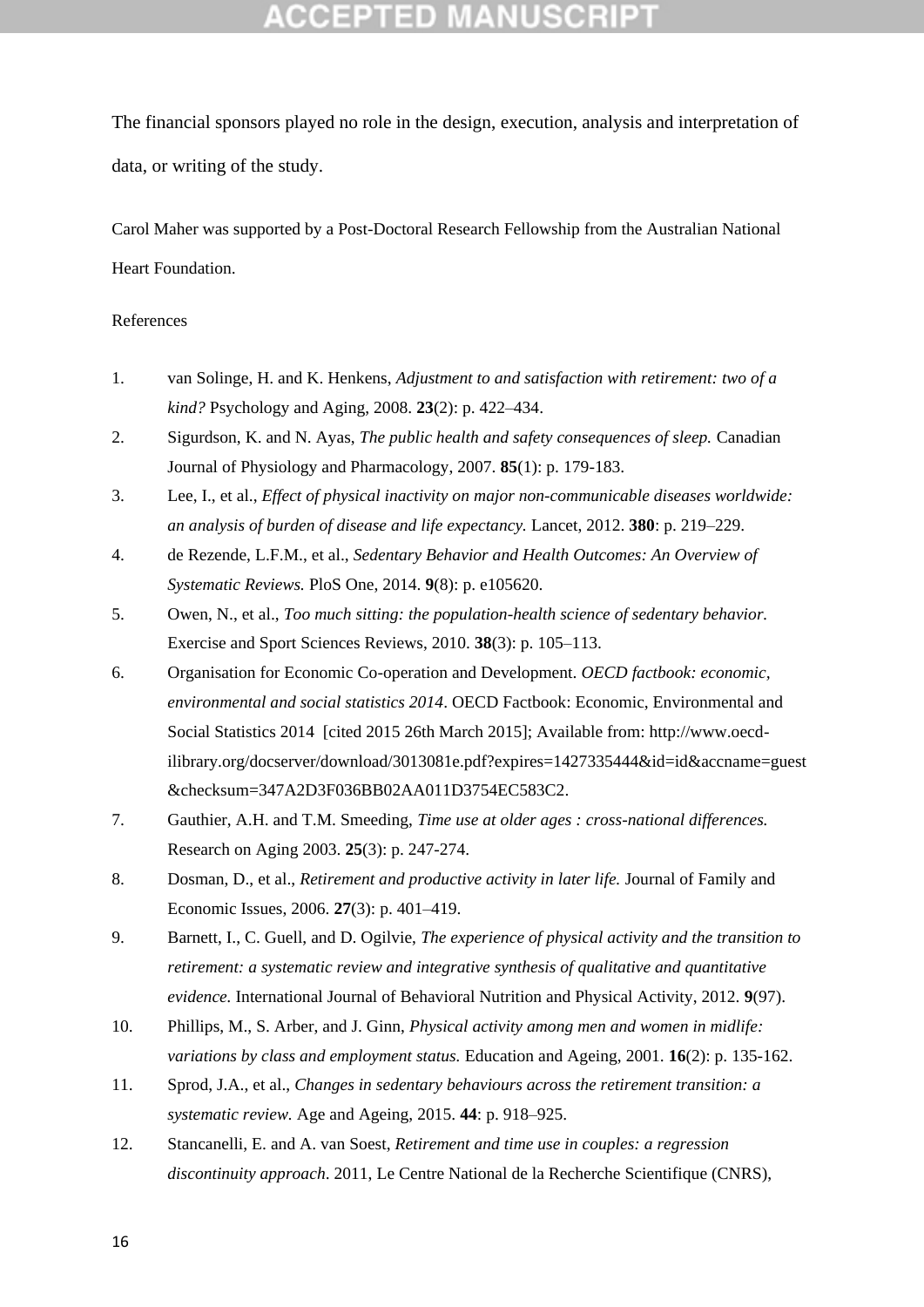## CCEPTED

Université Cergy Pontoise, Network for Studies on Pensions, Ageing and Retirement (Netspar) at Tilburg University, RAND and The Institute for the Study of Labor (IZA). p. 1- 44.

- 13. Piekkola, H. and L. Leijola, *Time use, health and retirement*, in *ENEPRI Research Report publications*. 2004, European Network of Economic Policy Research Institutes: Helsinki, Finland. p. 101.
- 14. Maher, C.A., et al., *Changes in use of time, activity patterns, and health and wellbeing across retirement: design and methods of the life after work study.* BMC Public Health, 2013. **13**: p. 952.
- 15. National Health and Medical Research Council, Australian Research Council, and Universities Australia. *Australian code for the responsible conduct of research*. 2007 [cited 2016 14th March 2016]; Available from: https://http://www.nhmrc.gov.au/guidelinespublications/r39.
- 16. Gomersall, S.R., T.S. Olds, and K. Ridley, *Development and evaluation of an adult use-oftime instrument with an energy expenditure focus.* Journal of Science and Medicine in Sport, 2011. **14**(2): p. 143–148.
- 17. Ainsworth, B.E., et al., *Compendium of physical activities: an update of activity codes and MET intensities.* Medicine and Science in Sports and Exercise, 2000. **32**(9 Suppl): p. S498– 504.
- 18. Foley, L.S., et al., *Doubly labeled water validation of a computerized use-of-time recall in active young people.* Metabolism, 2013. **62**(1): p. 163-169.
- 19. Gomersall, S.R., et al., *Validity of a self-report recall tool for estimating sedentary behaviour in adults.* Journal of Physical Activity and Health, 2015. **12**(11): p. 1485-91.
- 20. Australian Bureau of Statistics. *How Australia takes a census: 2011 household form*. 2011 12 May 2011 [cited 2015 14th February 2015]; Available from: http://www.abs.gov.au/ausstats/abs@.nsf/lookup/2903.0Main Features162011.
- 21. Brazier, J.E., et al., *Validating the SF-36 health survey questionnaire: new outcome measure for primary care.* British Medical Journal, 1992. **305**: p. 160-4.
- 22. Ware, J.E.J. and C.D. Sherbourne, *The MOS 36-item short-form health survey (SF-36). I. Conceptual framework and item selection.* Med Care, 1992. **30**(6): p. 473-83.
- 23. Engels, J.M. and P. Diehr, *Imputation of missing longitudinal data: a comparison of methods.* Journal of Clinical Epidemiology, 2003. **56**: p. 968–976.
- 24. Atchley, R.C. and A.S. Barusch, *Social forces and aging: an introduction to social gerontology*. 10th ed. 2004, Belmont, USA: Thomson Wadsworth.
- 25. Pushkar, D., et al., *Testing continuity and activity variables as predictors of positive and negative affect in retirement.* Journal of Gerontology Series B: Psychological Sciences and Social Sciences, 2010. **65**(1): p. 42–49.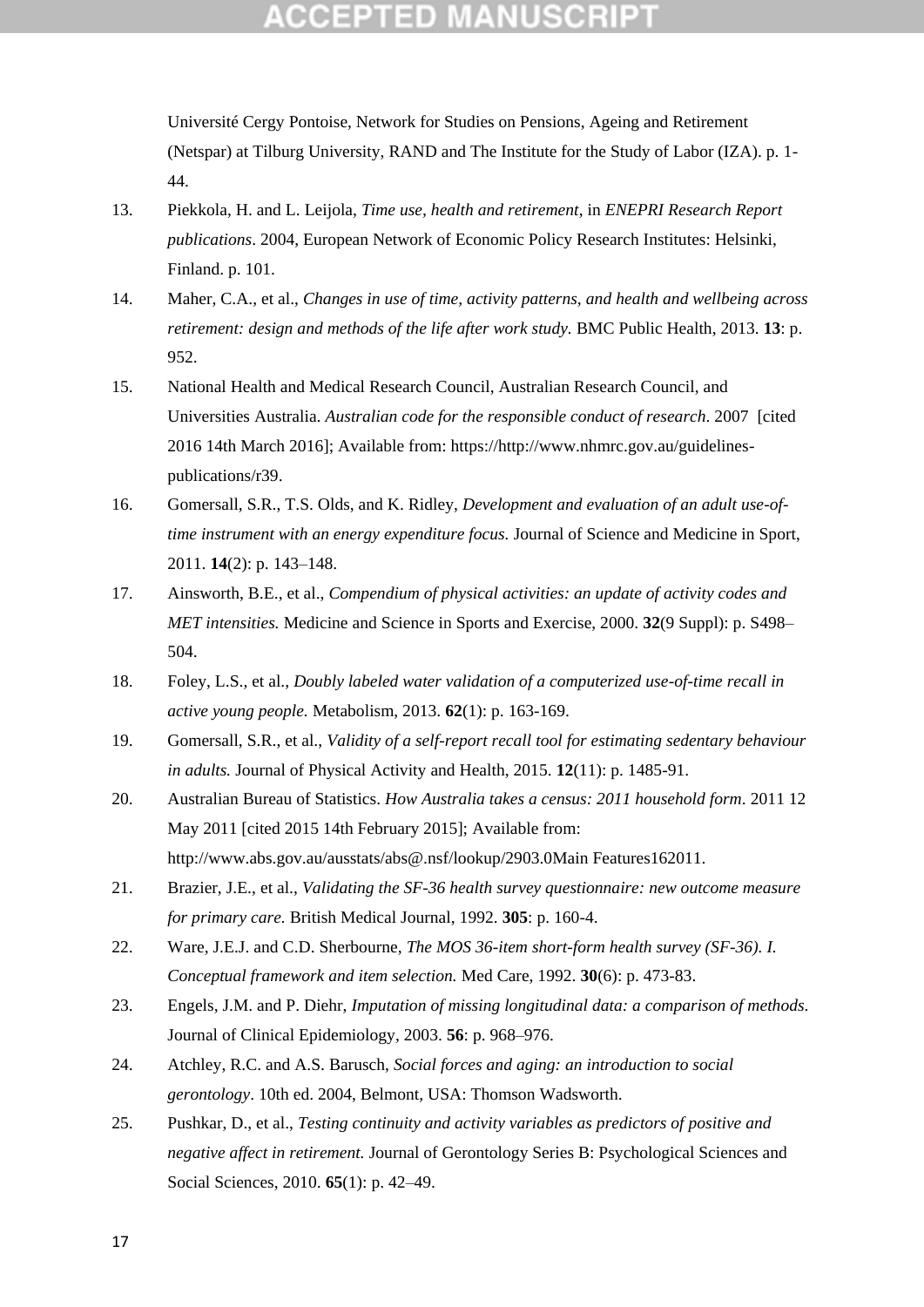- 26. Zantinge, E.M., et al., *Retirement and a healthy lifestyle: opportunity or pitfall? A narrative review of the literature.* European Journal of Public Health, 2014. **24**(3): p. 433-9.
- 27. Barnett, I., E.M.F. van Sluijs, and D. Ogilvie, *Physical activity and transitioning to retirement: a systematic review.* American Journal of Preventive Medicine, 2012. **43**(3): p. 329-36.
- 28. Slingerland, A.S., et al., *Aging, retirement, and changes in physical activity: prospective cohort findings from the GLOBE Study.* American Journal of Epidemiology, 2007. **165**(12): p. 1356–1363.
- 29. Australian Bureau of Statistics. *How Australians use their time*. 2006 [cited 2016 14th February 2016]; Available from: http://www.abs.gov.au/ausstats/abs@.nsf/Latestproducts/4153.0Main Features22006?opendocument&tabname=Summary&prodno=4153.0&issue=2006&num=&v iew=.
- 30. Australian Bureau of Statistics. *Disability, ageing and carers, Australia: summary of findings, 2012: older people - long-term health conditions*. 2012 6th April 2016]; Available from: http://www.abs.gov.au/ausstats/abs@.nsf/Lookup/682B6E1F8ACC3D5DCA257C21000E508 5?opendocument.
- 31. Atchley, R.C., *A continuity theory of normal aging.* The Gerontologist, 1989. **29**(2): p. 183- 190.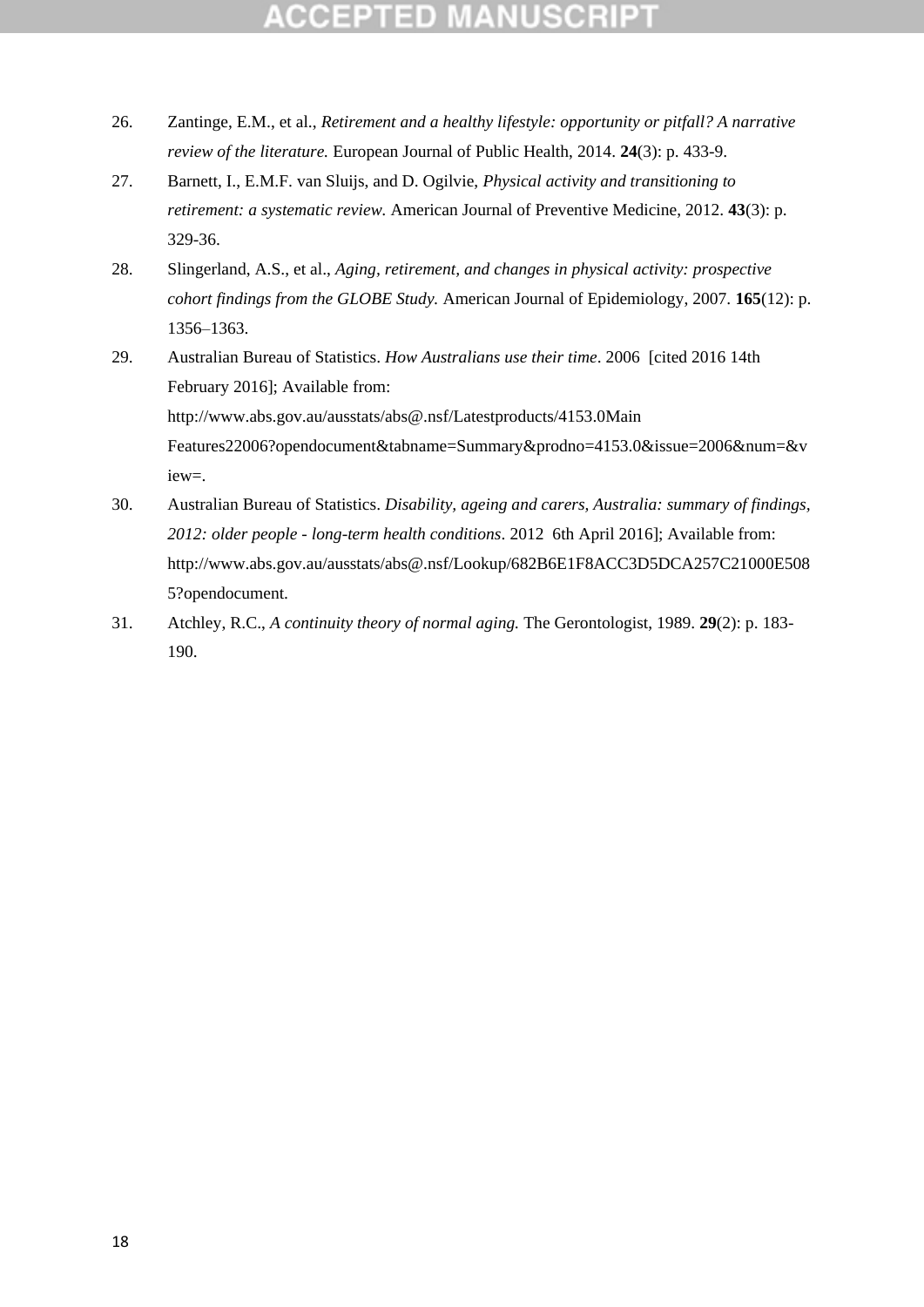### **CCEPTED NUSCRIPT** W  $\frac{1}{2}$ u,



<InlineImage1>

### **Figure 1: Distribution of use of time in all superdomains at all time points.**

| ble 1. Farticipalit tharacteristics at baseme $(n - 124)$ |                |  |  |  |  |  |  |  |  |
|-----------------------------------------------------------|----------------|--|--|--|--|--|--|--|--|
| Age (years)                                               |                |  |  |  |  |  |  |  |  |
| Mean (SD)                                                 | 62.3 (4.3)     |  |  |  |  |  |  |  |  |
| Range                                                     | $50.1 - 78.6$  |  |  |  |  |  |  |  |  |
| Sex (%)                                                   |                |  |  |  |  |  |  |  |  |
| Male                                                      | 49             |  |  |  |  |  |  |  |  |
| Female                                                    | 51             |  |  |  |  |  |  |  |  |
| Marital status (%)                                        |                |  |  |  |  |  |  |  |  |
| Married                                                   | 67             |  |  |  |  |  |  |  |  |
| Single/separated/widowed                                  | 31             |  |  |  |  |  |  |  |  |
| Prefer not to say/missing                                 | $\overline{2}$ |  |  |  |  |  |  |  |  |
| Living arrangements $(\%)$                                |                |  |  |  |  |  |  |  |  |
| Alone                                                     | 22             |  |  |  |  |  |  |  |  |
| With other (partner only, partner and children,           | 79             |  |  |  |  |  |  |  |  |
| children, combination of family, other person)            |                |  |  |  |  |  |  |  |  |
| <b>Self-rated Health (mean (SD)</b>                       |                |  |  |  |  |  |  |  |  |
|                                                           |                |  |  |  |  |  |  |  |  |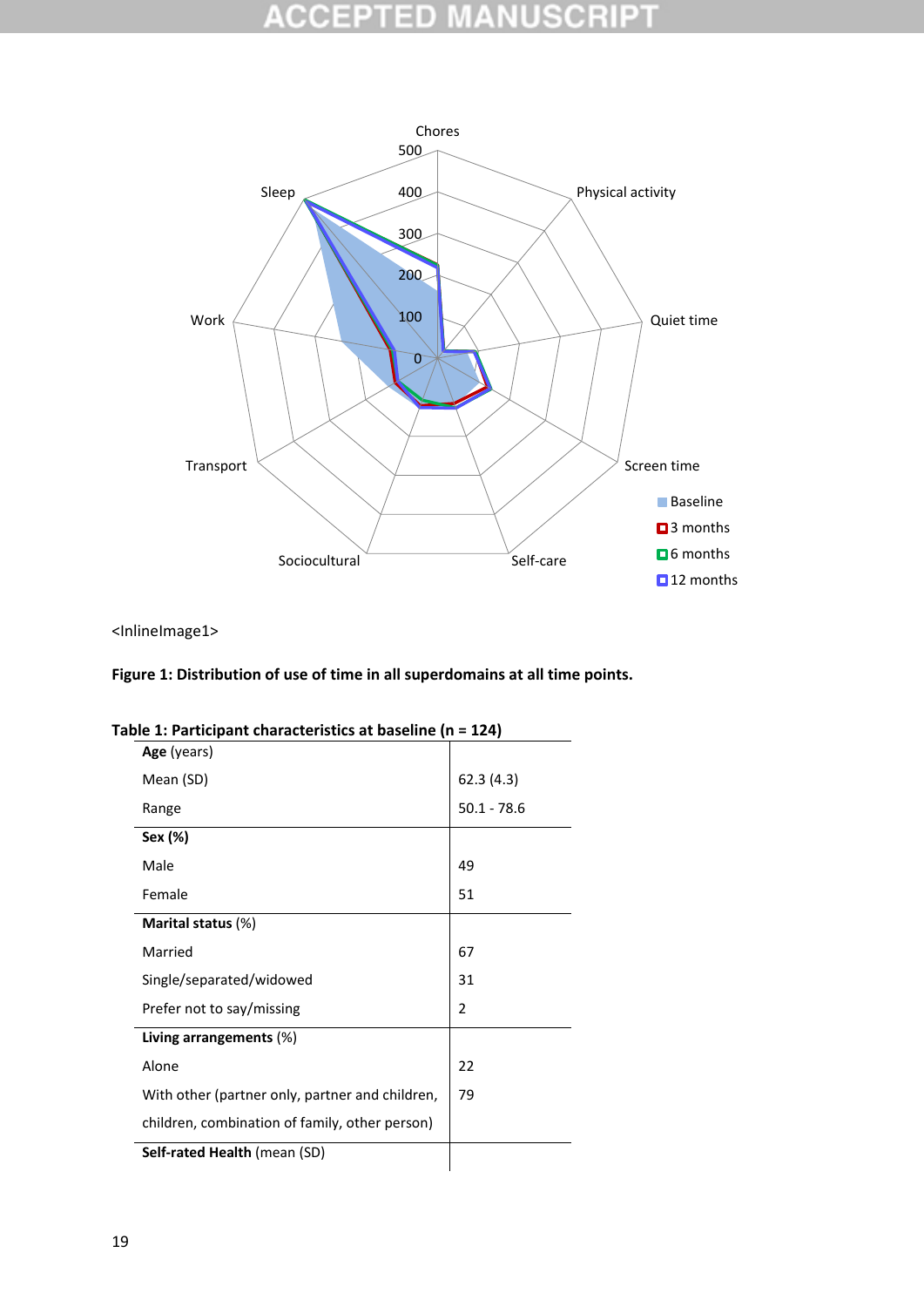## **ACCEPTED MANUSCRIPT**

| General Health (score/100)        | 65.2 (9.8)     |  |  |  |
|-----------------------------------|----------------|--|--|--|
| BMI ( $\text{kg/m}^2$ )           | 27.2           |  |  |  |
| Education (%)                     |                |  |  |  |
| Low (high school, post-secondary) | 46             |  |  |  |
| Medium (degree)                   | 23             |  |  |  |
| High (post-graduate)              | 32             |  |  |  |
| Missing                           |                |  |  |  |
| Income (%)                        |                |  |  |  |
| Low (< \$15,599 - \$72,799)       | 37             |  |  |  |
| Medium (\$72,800 - \$129,999)     | 37             |  |  |  |
| High (> \$130,000)                | 26             |  |  |  |
| Prefer not to say/missing         | 1              |  |  |  |
| Occupations (%)                   |                |  |  |  |
|                                   |                |  |  |  |
| Professional                      | 38             |  |  |  |
| Associate professional            | 16             |  |  |  |
| Manager                           | 15             |  |  |  |
| Advanced clerical                 | 14             |  |  |  |
| Intermediate clerical             | 8              |  |  |  |
| Trade                             | 3              |  |  |  |
| Elementary clerical               | 4              |  |  |  |
| Intermediate production           | $\overline{2}$ |  |  |  |
| Not applicable/missing            |                |  |  |  |
| <b>Work hours</b>                 |                |  |  |  |

**Table 2: Time (min/day) spent in all domains across retirement**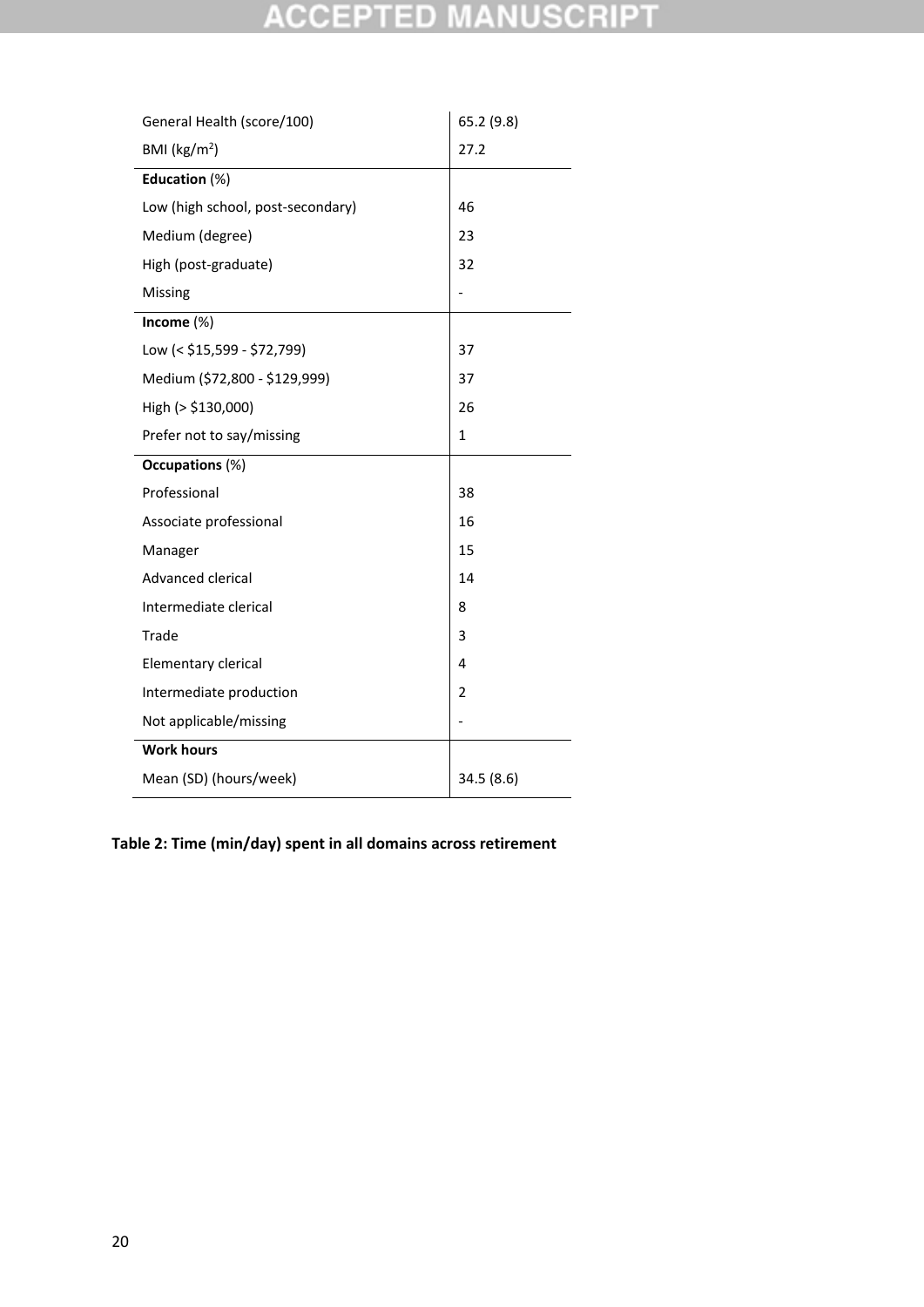## ED)

| Superdomain              | <b>Baseline</b>         | 3 months              | 6 months               | 12 months                           | p value      |
|--------------------------|-------------------------|-----------------------|------------------------|-------------------------------------|--------------|
| Macrodomain              |                         |                       |                        |                                     |              |
| <b>Chores</b>            | 160 (71)abc             | 226 (98) <sup>a</sup> | 219 $(93)^b$           | 215 $(81)^c$                        | $< 0.001*$   |
| Inside chores            | 140 (67)                | 188 (86)              | 184 (81)               | 177 (69)                            |              |
| Outside chores           | 20(27)                  | 38 (44)               | 36(43)                 | 38 (44)                             |              |
| <b>Physical Activity</b> | $14(25)$ <sup>ab</sup>  | $23(40)^a$            | $22(38)^{b}$           | 21(40)                              | $0.01*$      |
| <b>Quiet time</b>        | 73 (50)abc              | $91(64)^a$            | $93(66)^b$             | $90(63)^c$                          | $0.02*$      |
| Reading                  | 43 (40)                 | 61(57)                | 64 (59)                | 63 (60)                             |              |
| Non-reading              | 31 (29)                 | 29 (37)               | 29 (35)                | 26 (34)                             |              |
| <b>Screen time</b>       | 115 (71) <sup>abc</sup> | 138 (86) <sup>a</sup> | 151 (100) <sup>b</sup> | 147 (99) <sup>c</sup>               | $< 0.001*$   |
| Television               | 111 (68)                | 135 (85)              | 146 (94)               | 140 (85)                            |              |
| Videogames               | 4(15)                   | 3(12)                 | 5(19)                  | 7(32)                               |              |
| Self-care                | 119 (33) <sup>ab</sup>  | $117(31)^{cd}$        | $124(34)^{ac}$         | $\overline{127}$ (34) <sup>bd</sup> | $0.01*$      |
| Eating                   | 68 (26)                 | 71 (26)               | 81 (29)                | 82 (30)                             |              |
| Grooming                 | 50 (17)                 | 45 (19)               | 44 (17)                | 45 (18)                             |              |
| Sleep                    | 462 (52)abc             | 491 (59) <sup>a</sup> | 493 (63) <sup>b</sup>  | 494 (62) <sup>c</sup>               | $\le 0.001*$ |
| Sociocultural            | 130 (68)                | 122 (68)              | 111 (60)               | 127 (67)                            | 0.05         |
| Communication            | 109 (64)                | 90 (57)               | 78 (40)                | 89 (51)                             |              |
| Socialising              | 17(21)                  | 29 (41)               | 28(41)                 | 29 (36)                             |              |
| Cultural                 | 4(17)                   | 3(12)                 | 4(16)                  | 9(24)                               |              |
| <b>Transport</b>         | 137 (56)abc             | $118(52)^{a}$         | 112 $(55)^{b}$         | $111(52)^c$                         | $< 0.001*$   |
| Active transport         | 52 (40)                 | 40 (30)               | 39 (30)                | 39 (29)                             |              |
| Passive transport        | 85 (40)                 | 77 (26)               | 73 (42)                | 72 (39)                             |              |
| <b>Work</b>              | 231 (98)abc             | 117 (99) <sup>a</sup> | 114 (93) <sup>b</sup>  | 109 (89) <sup>c</sup>               | $< 0.001*$   |
| Employment               | 83 (85)                 | 28 (44)               | 27(45)                 | 30(45)                              |              |
| Study                    | 6(14)                   | 9(20)                 | 9(18)                  | 10(23)                              |              |
| Computer                 | 142 (99)                | 80 (78)               | 78 (79)                | 69 (71)                             |              |

```
values = means (SD) (standard deviation); p value for REMM (random effects mixed model 
analysis); bold = significant to 0.05; * = significant after sequential Bonferroni correction;
superscript letters = significant pairwise comparisons; covariates = site, sex, education, 
health; education levels = low (primary/elementary school, high school, post-secondary 
diploma or certificate), medium (bachelor degree) or high (post-graduate qualification); 
health groups = fair (5-17/25), good (18-19/25) or excellent (20-25/25) health
```
**Table 3: Time (min/day) spent, and change in time spent, in all superdomains across retirement by sex**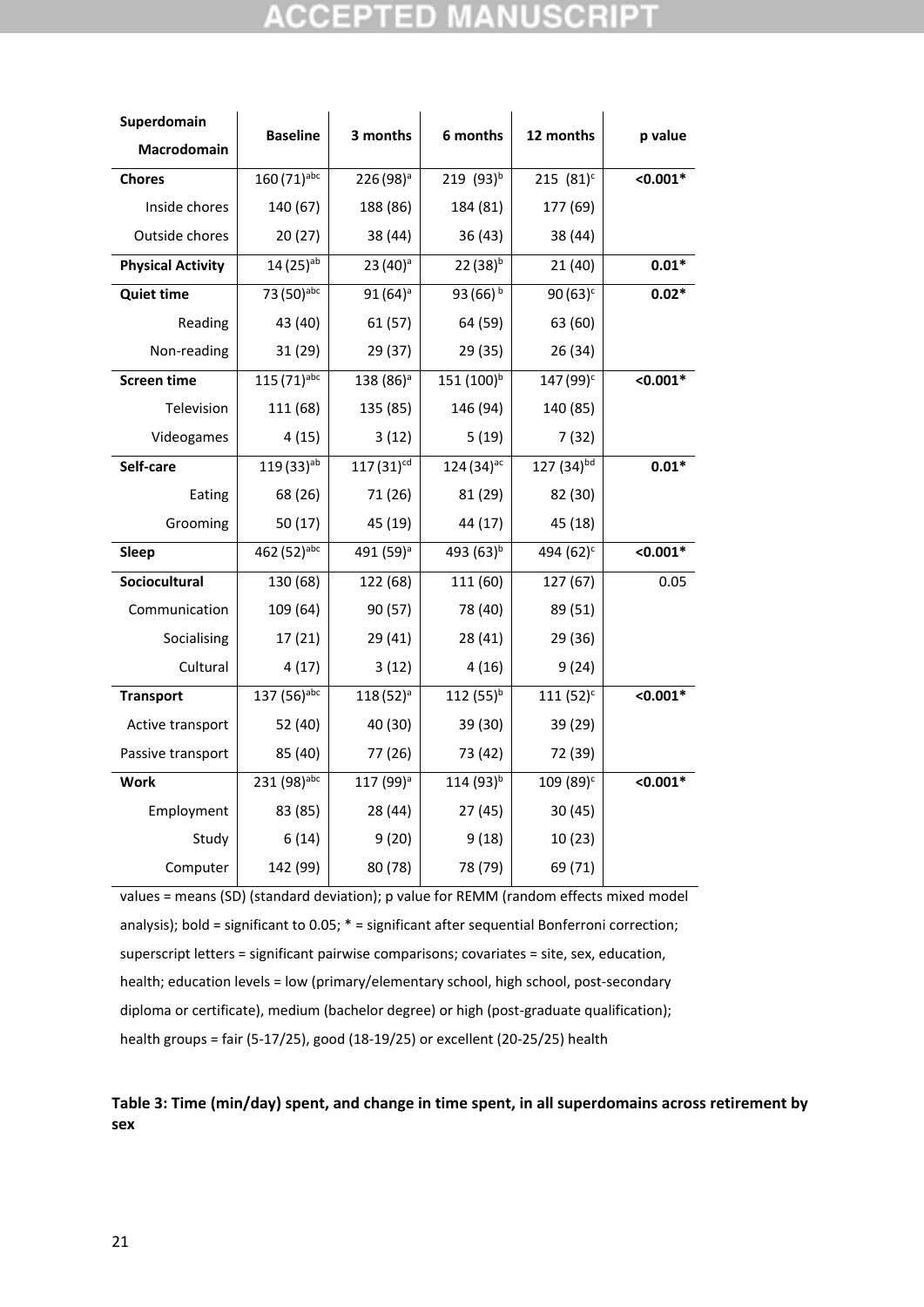## **ACCEPTED MANUSCRIPT**

| Superdoma         |        | <b>Baseline</b> | 12 months |        | p value for | Change |             | p value for    |  |
|-------------------|--------|-----------------|-----------|--------|-------------|--------|-------------|----------------|--|
| $\mathsf{in}$     |        |                 |           |        | difference  |        | baseline to | differences in |  |
|                   |        |                 |           |        | between     |        | 12 months   | changes        |  |
|                   |        |                 |           |        | men and     |        |             | between        |  |
|                   |        |                 |           |        | women       |        |             | men and        |  |
|                   |        |                 |           |        |             |        |             | women          |  |
|                   | men    | wom             | men       | wom    |             | men    | wom         |                |  |
|                   | $(n =$ | en              | $(n =$    | en     |             | $(n =$ | en          |                |  |
|                   | 61)    | $(n =$          | 61)       | $(n =$ |             | 61)    | $(n =$      |                |  |
|                   |        | 63)             |           | 63)    |             |        | 63)         |                |  |
| <b>Chores</b>     | 138    | 181             | 207       | 223    | 0.01        | $+68$  | $+43$       | 0.94           |  |
|                   | (61)   | (74)            | (84)      | (78)   |             | (81)   | (90)        |                |  |
| <b>Physical</b>   | 17     | 11              | 23        | 19     | 0.09        | $+7$   | $+8$        | 0.90           |  |
| activity          | (31)   | (18)            | (46)      | (32)   |             | (38)   | (35)        |                |  |
| <b>Quiet time</b> | 66     | 80              | 80        | 98     | 0.03        | $+14$  | $+18$       | 0.31           |  |
|                   | (45)   | (53)            | (61)      | (63)   |             | (61)   | (60)        |                |  |
| Screen            | 122    | 109             | 156       | 137    | 0.72        | $+35$  | $+29$       | 0.60           |  |
|                   | (79)   | (63)            | (115)     | (79)   |             | (83)   | (63)        |                |  |
| Self-care         | 117    | 120             | 128       | 126    | 0.88        | $+11$  | $+5$        | 0.51           |  |
|                   | (31)   | (34)            | (34)      | (35)   |             | (35)   | (35)        |                |  |
| Sleep             | 463    | 461             | 498       | 491    | 0.39        | $+36$  | $+29$       | 0.46           |  |
|                   | (55)   | (50)            | (64)      | (61)   |             | (49)   | (58)        |                |  |
| Sociocultu        | 126    | 134             | 113       | 139    | 0.02        | $-12$  | $+5$        | 0.04           |  |
| ral               | (64)   | (72)            | (65)      | (67)   |             | (79)   | (88)        |                |  |
| <b>Transport</b>  | 145    | 128             | 112       | 111    | 0.69        | $-33$  | $-18$       | 0.83           |  |
|                   | (60)   | (51)            | (53)      | (51)   |             | (83)   | (61)        |                |  |
|                   |        |                 |           |        |             |        |             |                |  |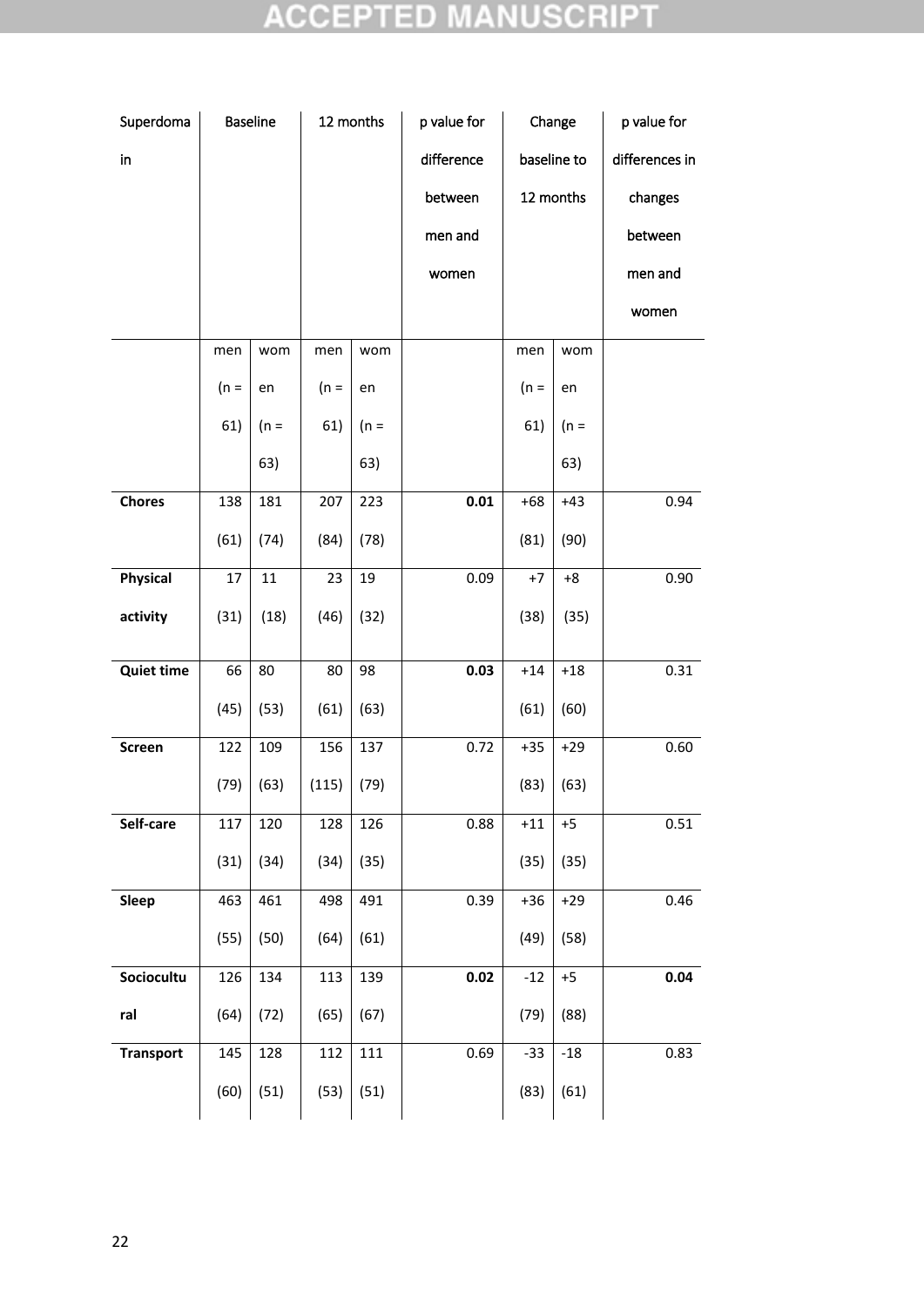## 132 H 3D

| Work                                                                                          |  | 247 215     | $123$ 96    |  | 0.01 | $-124$ $-119$ |       | 0.26 |  |
|-----------------------------------------------------------------------------------------------|--|-------------|-------------|--|------|---------------|-------|------|--|
|                                                                                               |  | $(98)$ (97) | $(97)$ (79) |  |      | (97)          | (119) |      |  |
| values = means (SD) (standard deviation); p value for difference = REMM (random effects       |  |             |             |  |      |               |       |      |  |
| mixed model analysis); bold = significant to 0.05; covariates = site, sex, education, health; |  |             |             |  |      |               |       |      |  |
| education levels = low (primary/elementary school, high school, post-secondary diploma        |  |             |             |  |      |               |       |      |  |

or certificate), medium (bachelor degree) or high (post-graduate qualification); health

groups = fair (5-17/25), good (18-19/25) or excellent (20-25/25) health; p value for change

= ANCOVA (analysis of covariance); covariates = sex, baseline value of dependent variable

## **Table 4: Time (min/day) spent, and change in time spent, in all superdomains across retirement by education**

| Superdo<br>main |       | <b>Baseline</b> |        | 12 months |        |        | p value<br>for<br>differenc<br>e<br>between<br>educatio |        | Change baseline to 12<br>months | p value for<br>differences<br>in changes<br>between<br>education<br>groups |      |
|-----------------|-------|-----------------|--------|-----------|--------|--------|---------------------------------------------------------|--------|---------------------------------|----------------------------------------------------------------------------|------|
|                 | low   | medi            | high   | low       | medi   | high   | n groups                                                | low    | medi                            | high                                                                       |      |
|                 | (n    | um              | $(n =$ | (n)       | um     | $(n =$ |                                                         | (n)    | um                              | $(n =$                                                                     |      |
|                 | $=57$ | $(n =$          | 39)    | $=57$     | $(n =$ | 39)    |                                                         | $= 57$ | $(n =$                          | 39)                                                                        |      |
|                 |       | 28)             |        |           | 28)    |        |                                                         |        | 28)                             |                                                                            |      |
| <b>Chores</b>   | 155   | 155             | 170    | 226       | 208    | 203    | 0.44                                                    | $+71$  | $+52$                           | $+33$                                                                      | 0.17 |
|                 | (60)  | (67)            | (88)   | (84)      | (84)   | (75)   |                                                         | (87)   | (76)                            | (88)                                                                       |      |
| <b>Physical</b> | 16    | 13              | 11     | 22        | 21     | 19     | 0.07                                                    | $+6$   | $+8$                            | $+8$                                                                       | 0.99 |
| activity        | (32)  | (18)            | (18)   | (42)      | (37)   | (38)   |                                                         | (33)   | (38)                            | (41)                                                                       |      |
| Quiet           | 79    | 67              | 69     | 88        | 81     | 98     | 0.84                                                    | $+9$   | $+14$                           | $+28$                                                                      | 0.39 |
| time            | (58)  | (45)            | (38)   | (74)      | (51)   | (52)   |                                                         | (64)   | (49)                            | (61)                                                                       |      |
| <b>Screen</b>   | 117   | 123             | 107    | 154       | 164    | 124    | 0.02                                                    | $+37$  | $+41$                           | $+17$                                                                      | 0.28 |
|                 | (65)  | (93)            | (63)   | (76)      | (144)  | (86)   |                                                         | (75)   | (82)                            | (62)                                                                       |      |
| Self-           | 117   | 123             | 118    | 129       | 127    | 123    | 0.27                                                    | $+12$  | $+4$                            | $+5$                                                                       | 0.52 |
| care            | (34)  | (36)            | (28)   | (35)      | (35)   | (33)   |                                                         | (37)   | (34)                            | (33)                                                                       |      |
| <b>Sleep</b>    | 459   | 455             | 471    | 495       | 488    | 497    | 0.35                                                    | $+36$  | $+33$                           | $+27$                                                                      | 0.85 |
|                 | (54)  | (58)            | (44)   | (64)      | (67)   | (58)   |                                                         | (56)   | (57)                            | (48)                                                                       |      |
| <b>Sociocul</b> | 138   | 134             | 115    | 126       | 131    | 124    | 0.94                                                    | $-12$  | $-3$                            | $+9$                                                                       | 0.92 |
| tural           | (67)  | (76)            | (64)   | (69)      | (60)   | (71)   |                                                         | (86)   | (80)                            | (83)                                                                       |      |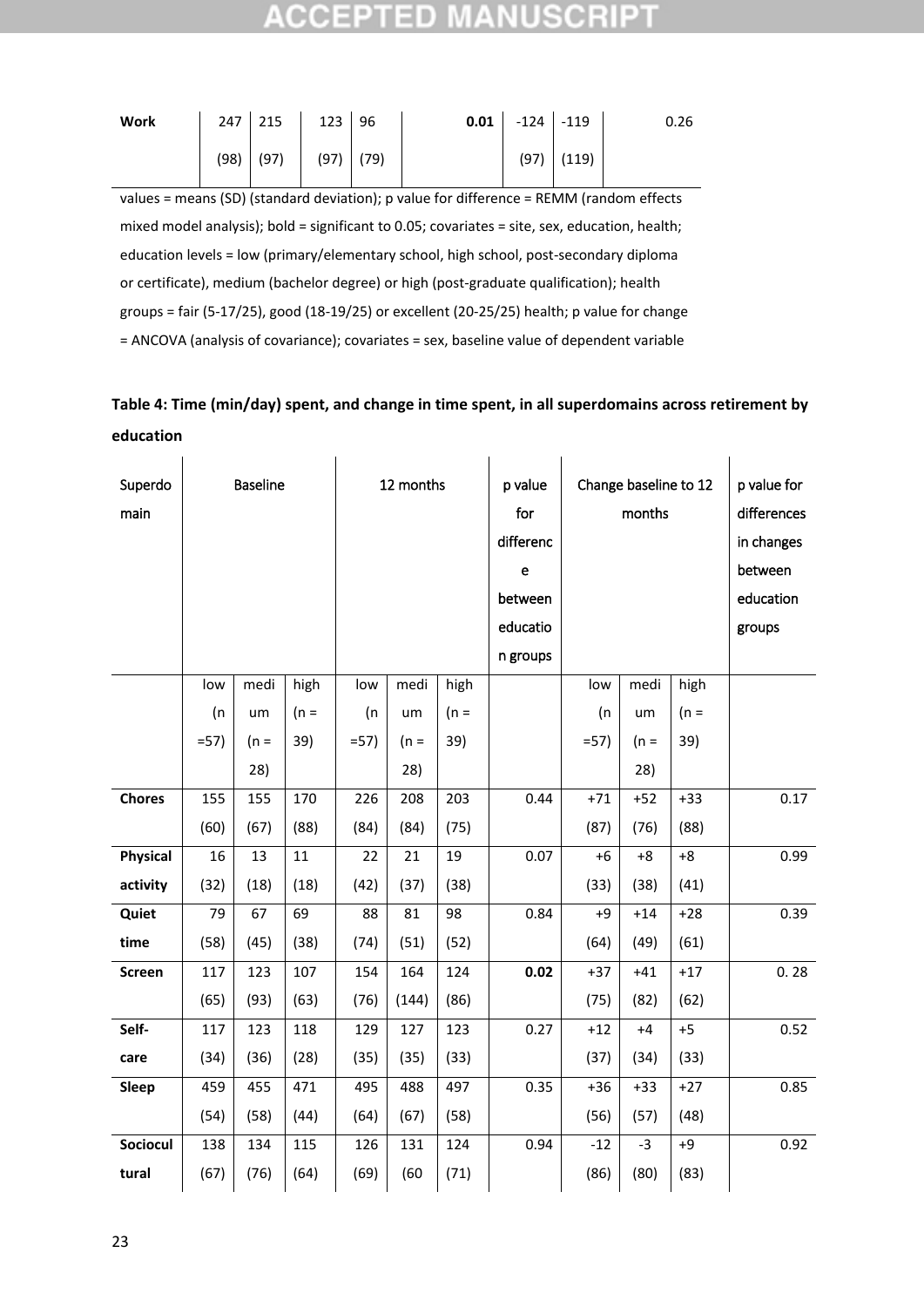| <b>Transpo</b> | 139   | 141  | 131   | 102  | 125   | 115  | 0.93     | $-37$  | -16    | $-15$  | 0.14 |
|----------------|-------|------|-------|------|-------|------|----------|--------|--------|--------|------|
| rt             | (61)  | (58) | (46)  | (47) | (59)  | (52) |          | (75)   | (81)   | (63)   |      |
| <b>Work</b>    | 220   | 229  | 249   | 97   | 95    | 137  | $0.004*$ | $-123$ | $-134$ | $-112$ | 0.12 |
|                | (100) | (82) | (107) | (80) | (102) | (88) |          | (109)  | (97)   | (117)  |      |

values = means (SD) (standard deviation); p value for difference = REMM (random effects mixed model analysis); bold = significant to 0.05; \* = significance retained after sequential Bonferroni correction; superscript letters = significant pairwise comparisons; covariates = site, sex, education, health; education levels = low (primary/elementary school, high school, post-secondary diploma or certificate), medium (bachelor degree) or high (post-graduate qualification); health groups = fair (5- 17/25), good (18-19/25) or excellent (20-25/25) health; p value for change = ANCOVA (analysis of covariance); covariates = education, baseline value of dependent variable

| Table 5: Time (min/day) spent, and change in time spent, in all superdomains across retirement by |  |
|---------------------------------------------------------------------------------------------------|--|
| health                                                                                            |  |

| Superdo<br>main | <b>Baseline</b> |        |        |        | 12 months |        | p<br>value<br>for<br>differ<br>ence<br>betwe |        | Change baseline to 12<br>months |        |                  |  |
|-----------------|-----------------|--------|--------|--------|-----------|--------|----------------------------------------------|--------|---------------------------------|--------|------------------|--|
|                 |                 |        |        |        |           |        | en<br>health                                 |        |                                 |        | health<br>groups |  |
|                 |                 |        |        |        |           |        | group                                        |        |                                 |        |                  |  |
|                 |                 |        |        |        |           |        | S                                            |        |                                 |        |                  |  |
|                 | fair            | good   | excel  | fair   | good      | excel  |                                              | fair   | good                            | excell |                  |  |
|                 | $(n =$          | $(n =$ | lent   | $(n =$ | $(n =$    | lent   |                                              | $(n =$ | $(n =$                          | ent    |                  |  |
|                 | 49)             | 44)    | $(n =$ | 49)    | 44)       | $(n =$ |                                              | 49)    | 44)                             | $(n =$ |                  |  |
|                 |                 |        | 30)    |        |           | 30)    |                                              |        |                                 | 30)    |                  |  |
| <b>Chores</b>   | 142             | 165    | 180    | 204    | 211       | 239    | 0.002                                        | $+62$  | $+46$                           | $+60$  | 0.42             |  |
|                 | (59)            | (72)   | (84)   | (71)   | (74)      | (103)  | *                                            | (75)   | (85)                            | (105)  |                  |  |
|                 |                 |        |        |        |           | )      |                                              |        |                                 |        |                  |  |
| <b>Physical</b> | 16              | 13     | 12     | 26     | 19        | 18     | 0.69                                         | $+10$  | $+6$                            | $+6$   | 0.75             |  |
| activity        | (28)            | (23)   | (25)   | (42)   | (33)      | (45)   |                                              | (38)   | (36)                            | (36)   |                  |  |
| Quiet           | 68              | 69     | 85     | 95     | 81        | 90     | 0.67                                         | $+27$  | $+12$                           | $+5$   | 0.37             |  |
| time            | (39)            | (46)   | (66)   | (62)   | (56)      | (74)   |                                              | (66)   | (61)                            | (47)   |                  |  |